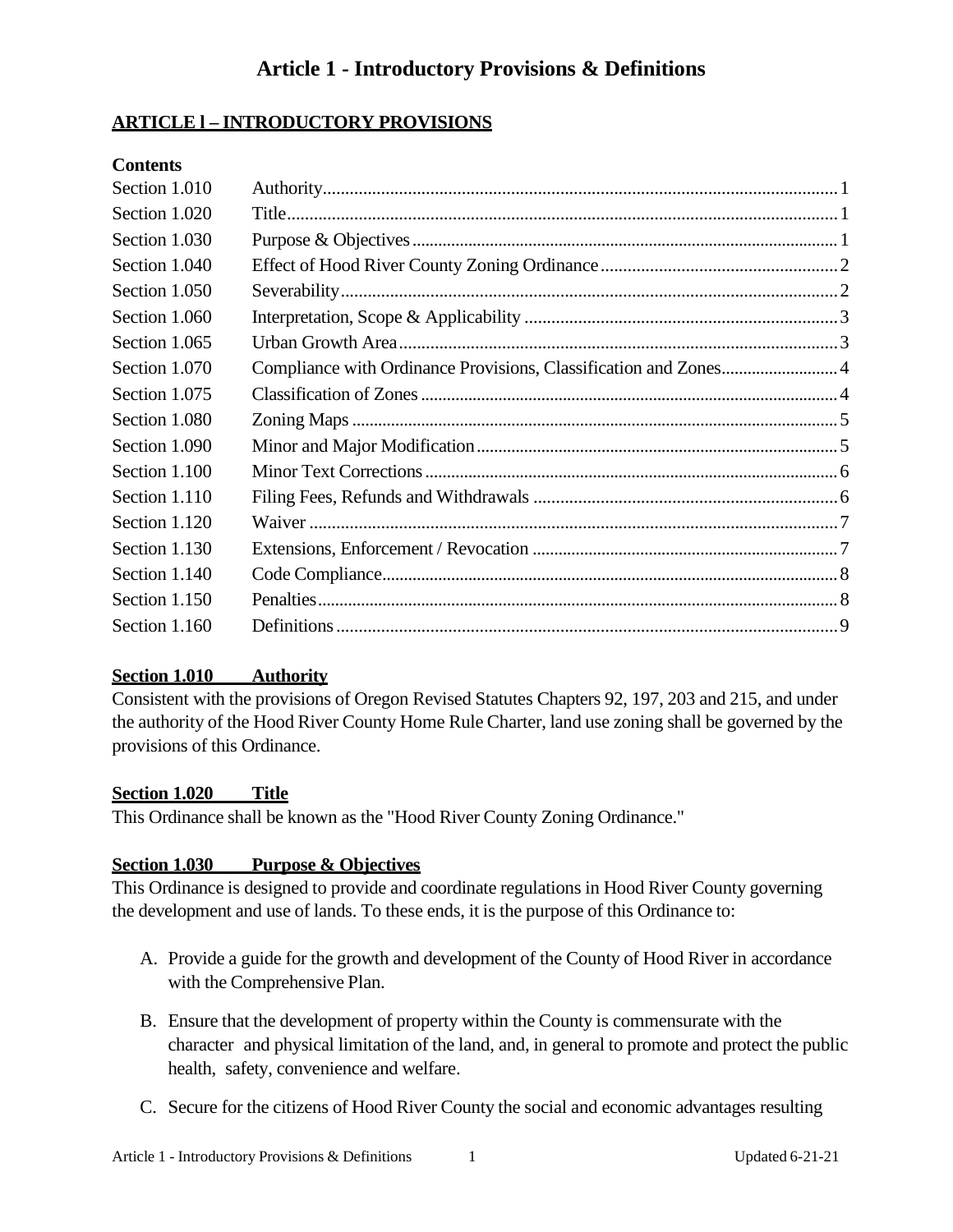from an orderly planned use of its land resources.

- D. Encourage, classify, designate, regulate and segregate the use of land, buildings and structures to serve the needs of agriculture, commerce, industry, residences and other purposes in appropriate places.
- E. Establish conditions which will allow all of these land uses to exist in harmony within the community.
- F. Prevent the overcrowding of land, to avoid undue concentration of population, and to maintain a suitable balance between the structures and open spaces.
- G. Lessen congestion on streets and to promote a safe, efficient traffic circulation system.
- H. Ensure that adequate off-street parking and loading facilities will be installed and maintained.
- I. Facilitate adequate provisions for community utilities, such as transportation, water, sewage, schools, parks and other public requirements.
- J. Protect and enhance real property values.
- K. Promote the stability of existing land uses and to protect them from incompatible and harmful intrusions.
- L. Protect and preserve the stability of fish and wildlife and other natural resources.
- M. Encourage the most appropriate use of land.
- N. Promote aesthetic values.

### <span id="page-1-0"></span>**Section 1.040 Effect of Hood River County Zoning Ordinance**

Any structure, building, or use granted shall be valid in accordance with the provisions and conditions under which it was originally approved, unless the owner applies for a change in which additional conditions established shall apply.

#### <span id="page-1-1"></span>**Section 1.050 Severability**

The provisions of this Ordinance are severable. Should any article, section, subsection, paragraph, sentence, clause or phrase of this Ordinance be declared invalid, such declaration shall not affect the validity of any other article, section, subsection, paragraph, sentence, clause or phrase; and if this Ordinance or any portion thereof should be held to be invalid on one ground but valid on another, it shall be construed that the valid ground is the one upon which said Ordinance or such portion thereof was enacted.

#### <span id="page-1-2"></span>**Section 1.060 Interpretation, Scope & Applicability**

A. Interpretation: The provisions of this Ordinance shall be liberally construed to effect the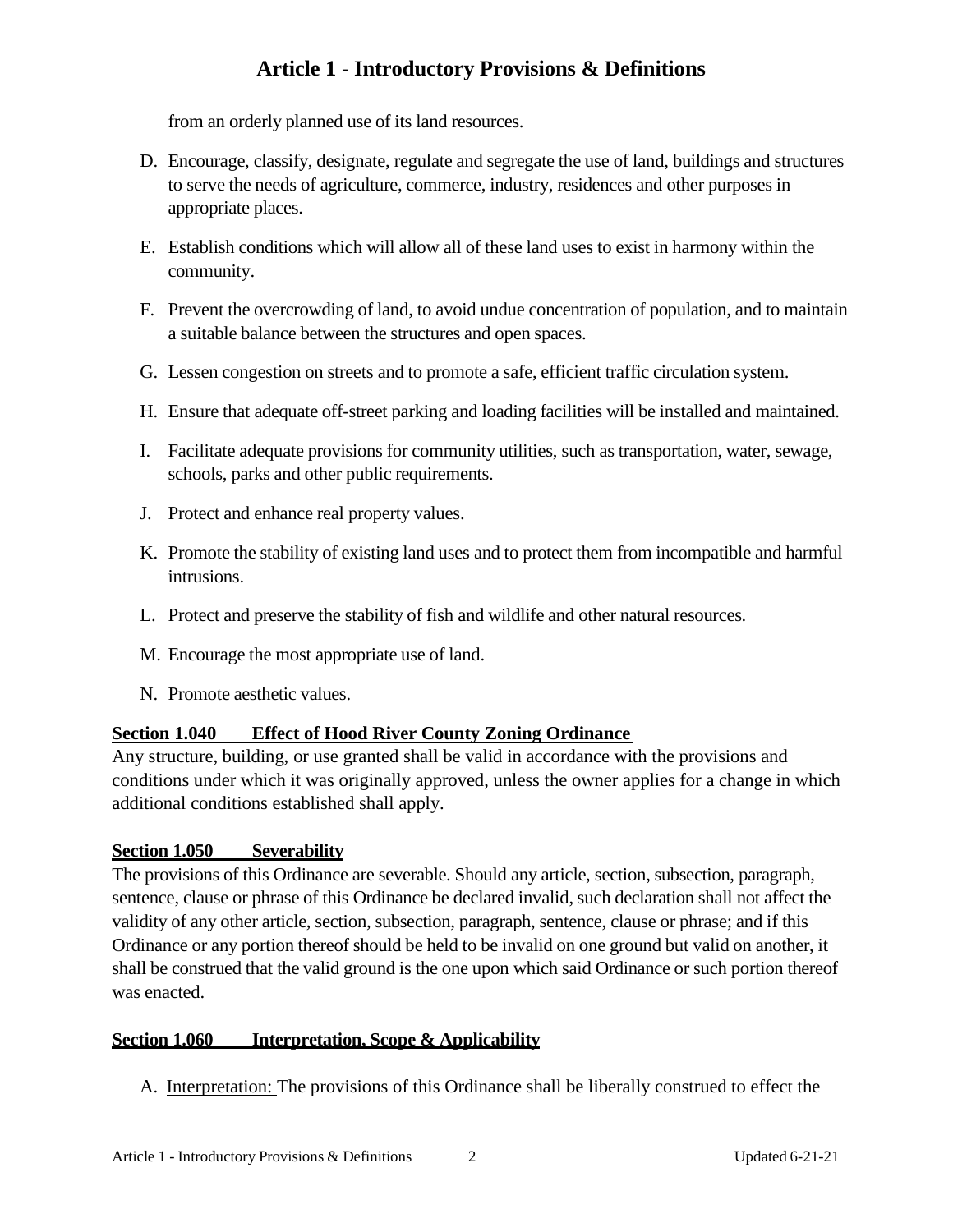purpose of this Ordinance. These provisions are declared to be the minimum requirements to fulfill its objectives. When conditions herein imposed are less restrictive than comparative provisions imposed by any other provision of this Ordinance by resolution of State Law or State Administration regulations, then the more restrictive conditions shall govern.

- B. Scope: This Ordinance is enacted to regulate and restrict the location and use of buildings, structures, and land for residence, trade, industry, and other land use activities; to regulate and limit the height, number of stories, and size of buildings and other structures hereafter erected or altered; to regulate density; and to divide the County into zones deemed best to carry out these regulations and to provide for the enforcement of these regulations.
- C. Applicability: The Hood River County Zoning Ordinance, Zoning Designations and its Subdivision Ordinance apply to private and government ownerships, including lands within both urban growth boundaries of the Cities of Hood River and Cascade Locks.
- D. Parcel or lot containing two or more zoning classifications: A split-zoned parcel is a parcel or lot with two or more zoning classifications. All applicable zoning regulations for each particular zone shall be applied separately for each portion of a parcel or subdivided lot which is split-zoned.

### <span id="page-2-0"></span>**Section 1.065 Urban Growth Area**

- A. Hood River County retains the responsibility for land use decisions and actions affecting urban growth areas. Appeals from such decisions and actions shall be in accordance with the appellant procedures specified in Hood River County Zoning and Subdivision ordinances. The cities of Hood River and Cascade Locks have standing to appeal any land use decision in the County involving the urban growth areas, provided the city's testimony has been added into the record at the Planning Commission level or added to the record during the Planning Director's administrative decision-making process.
- B. Although Hood River County retains the responsibility for decisions affecting lands within the urban growth areas, recommendations and decisions by both the cities of Hood River and Cascade Locks will prevail regarding the specific city zoning and subdivision ordinance interpretation. However, the County reserves the rights to insure decisions are in compliance with land use and applicable laws. If necessary (as determined by both the City and County), public hearings will be conducted to insure land use actions and decisions are consistent and in compliance with both the Cities' and the County's comprehensive plans.
- C. Cities' responses to the above County referrals shall be specific regarding what site development standards are required. A brief statement that the request must comply with the City's zoning ordinance is not acceptable.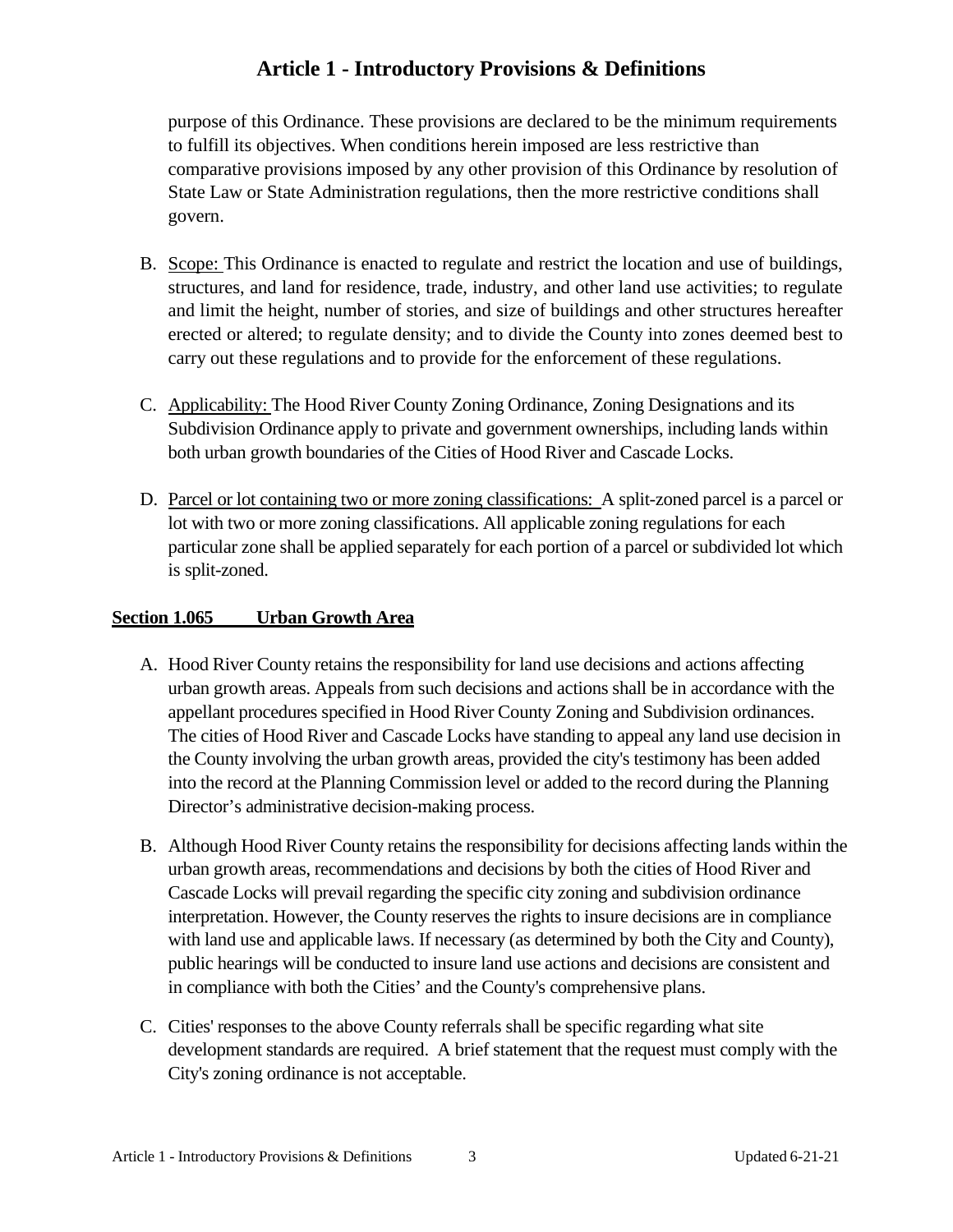### <span id="page-3-0"></span>**Section 1.070 Compliance With Ordinance Provisions, Classification and Zones**

The Planning Director, the Director's designee or other Approving Authority shall not approve a development or use that has been previously divided or otherwise developed in violation of this Ordinance, regardless of whether the applicant created the violation, unless the violation can be rectified as part of the development proposal.

No structure or lot shall hereafter be used or occupied and no structure or part thereof shall be erected, moved, reconstructed, extended, enlarged, or altered contrary to the provisions of this Ordinance. A proposed use or structure not expressly listed under "conditional uses" may be considered by the Planning Commission or Planning Director as conditional use if said structure or use is of the same general type and impacts with other zoning uses listed in the zone.

### <span id="page-3-1"></span>**Section 1.075 Classification of Zones**

For the purpose of this Ordinance, the following zones are herby established:

| <b>Resource Zone Classifications</b>                              | <b>Abbreviated Designation</b> |
|-------------------------------------------------------------------|--------------------------------|
| Exclusive Farm Use Zone                                           | EFU                            |
| <b>Forest Zone</b>                                                | $F-1$                          |
| <b>Primary Forest Zone</b>                                        | $F-2$                          |
| <b>Other Zone Classifications</b>                                 | <b>Abbreviated Designation</b> |
| <b>Airport Development Zone</b>                                   | AD                             |
| $C_{\rm{2}}$ and $\sim$ $\sim$ $\sim$ $\sim$ $\sim$ $\sim$ $\sim$ | $\sim$ 1                       |

| <b>Commercial Zone</b>                            | $C-1$     |
|---------------------------------------------------|-----------|
| <b>Industrial Zone</b>                            | $M-1$     |
| <b>Light Industrial Zone</b>                      | $M-2$     |
| Mt. Hood Unincorporated Community Commercial Zone | MH-C1     |
| Natural Area Zone                                 | NA.       |
| <b>Residential Zone</b>                           | $R-1$     |
| <b>Rural Center Zone</b>                          | RC        |
| <b>Rural Residential Zone</b>                     | <b>RR</b> |
| Rural Unincorporated Community Commercial Zone    | $RUC-1$   |
| <b>Surface Mining Zone</b>                        | <b>SM</b> |

| <b>Overlay Zones</b>                         | <b>Abbreviated Designation</b> |
|----------------------------------------------|--------------------------------|
| Airport Height Combining Overlay Zone        | AH                             |
| <b>Airport Noise Overlay Zone</b>            | AN                             |
| <b>Environmental Protection Overlay Zone</b> | EP                             |
| Floodplain Overlay Zone                      | FP                             |
| Geologic Hazard Overlay Zone                 | <b>GH</b>                      |
| Health Hazard Overlay Zone                   | <b>HH</b>                      |
| Historic Preservation Overlay Zone           | HP                             |
| Interchange Area Management Plan             | <b>JAMP</b>                    |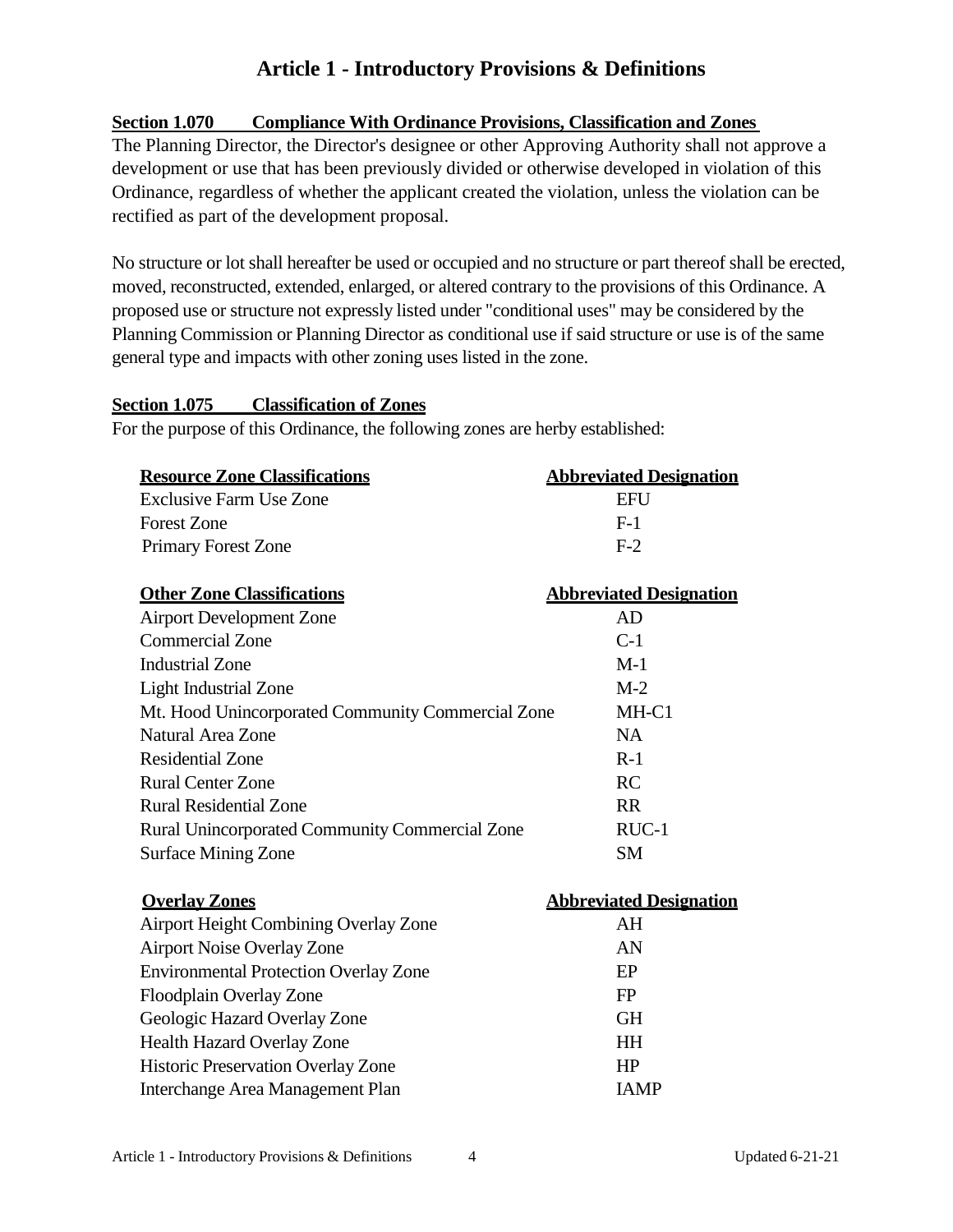Stream Protection Overlay Zone SPO

### <span id="page-4-0"></span>**Section 1.080 - Zoning Maps**

- A. The location and boundaries of the zones designated to Section 1.075 are hereby established as of the effective date shown on the maps entitled "Hood River County Zoning Maps," all of which were signed by the Chair of the County Board of Commissioners and/or the County Planning Director. The maps shall hereafter be referred to as the zoning maps.
- B. The signed copy of the zoning maps are located in the County Planning Department (*aka County Community Development*) and are maintained by planning staff. With exception to Zone Boundary Adjustment applications, which are discussed in Section 55.10 of the County Zoning Ordinance, no changes to the zoning maps shall be made, unless otherwise approved by the County Board of Commissioners through a formal legislative process. All changes to the zoning maps will be documented in the Hood River County Errata Sheets, which is an element of the County Comprehensive Plan and available at the County Planning Department.
- C. At minimum, paper copies of the zoning maps are available at the County Planning Department, while digital copies are available on the County website.
- D. When discrepancies are noted on paper and digital copies of the zoning maps, the signed Hood River County Zoning Maps shall govern.
- E. Replacement of Official Zoning Map. In the event the Official Zoning Map becomes damaged, destroyed, lost, or difficult to interpret, or when it is necessary or desirable for some other reason, the Board of Commissioners, upon recommendation of the Planning Director, may adopt all or part of a new Official Zoning Map by resolution. Such map shall supersede the prior Official Zoning Map. The new Official Zoning Map may correct editing or other errors or omissions in the prior Official Zoning Map, but no such correction shall have the effect of amending this Ordinance or any subsequent amendment thereof.

#### <span id="page-4-1"></span>**Section 1.090 – Minor and Major Modification**

- A. Minor Modification Modification of any permit issued by the Planning Department or Commission may be submitted to and subject to approval of the Planning Director. Minor adjustments are those changes which may affect the precise dimensions of buildings and the siting of buildings, or similar portion of the design plan which do not affect the basic character or arrangements of buildings, the density of development, open space requirements or the intent or purpose of the original permit.
- B. Major Modification A permit amendment that does not qualifying as a Minor Modification may be submitted as a Major Modification, which shall be processed as a non-ministerial action (Type II), as defined in Section 1.170 of this Ordinance.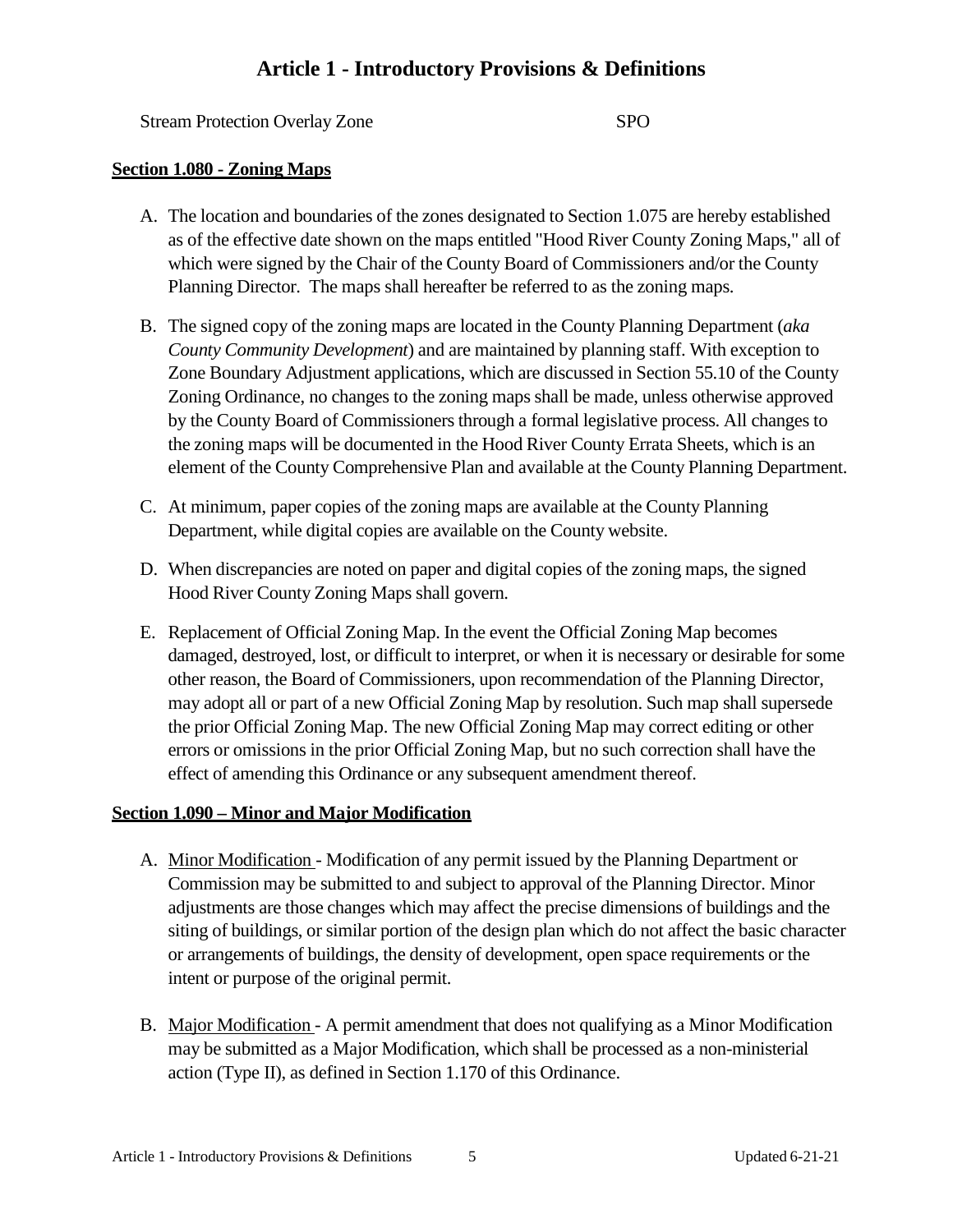### <span id="page-5-0"></span>**Section 1.100 – Minor Text Corrections**

The Director may correct the Hood River County Zoning Ordinance or the Comprehensive Plan, without prior notice or hearing, so long as the Director does not alter the sense, meaning, effect, or substance of any adopted ordinance and, within such limitations, the Director may:

- A. Renumber chapters, articles, sections, subsections, findings, goals, objectives, and policies, and parts of chapters, articles, sections, subsections, findings, goals, objectives, and policies of the Hood River County Zoning Ordinance and Comprehensive Plan.
- B. Rearrange chapters, articles, sections, subsections, findings, goals, objectives, and policies, and parts of chapters, articles, sections, subsections, findings, goals, objectives, and policies.
- C. Change reference numbers to agree with renumbered chapters, articles, sections, subsections, findings, goals, objectives, and policies, and parts of chapters, articles, sections, subsections, findings, goals, objectives, and policies.
- D. Delete references to repealed chapters, articles, sections, subsections, findings, goals, objectives, and policies, and parts of chapters, articles, sections, subsections, findings, goals objectives, and policies.
- E. Substitute the proper chapter, article, section, subsection, finding, goal, objective, or policy numbers.
- F. Change capitalization and spelling for the purpose of uniformity.
- G. Correct manifest clerical, grammatical or typographical errors.
- H. Change the name of an agency by reason of a name change prescribed by law.

### **Section 1.110 - Filing Fees, Refunds and Withdrawals**

Filing fees are used to cover costs of staff time, mailing, posting, public hearings and transcripts involved in processing applications. As such, refunds due to denial are not permitted. In case of withdrawal, the Planning Department shall authorize a refund based on pro-rata costs and determination of the status of the application at the time of withdrawal.

#### <span id="page-5-1"></span>**Section 1.120 - Waiver**

<span id="page-5-2"></span>The Board of County Commissioners is the sole authority for County fee waivers.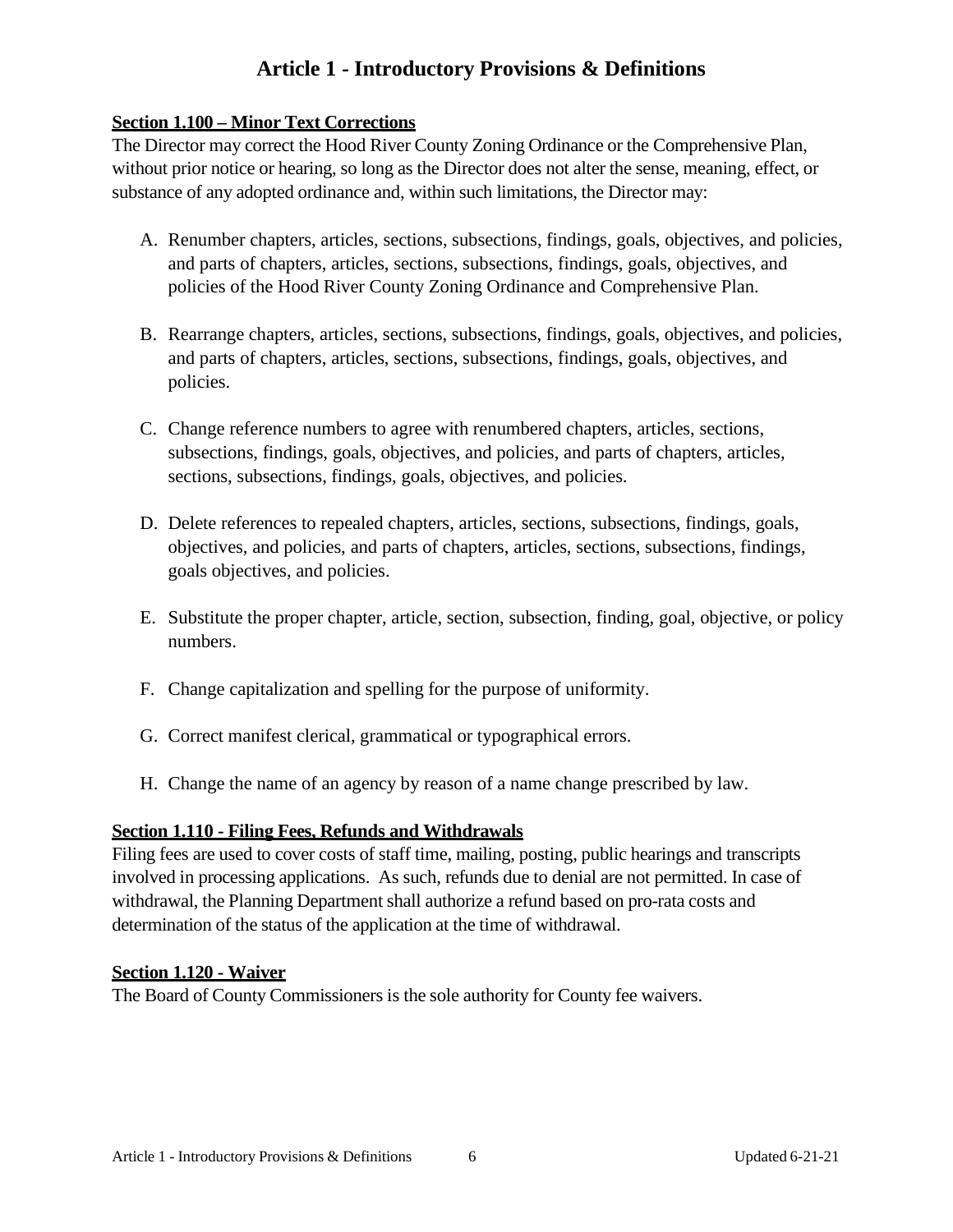### **Section 1.130 – Extensions, Enforcement / Revocation[1](#page-6-0)**

A. Approval Period: Except as provided in the EFU and Forest zones, per Section 3.16 and Section 4.11 of the Ordinance, any permit issued by the County shall remain valid for four (4) years from the date of the final decision.

In the case of an appealed decision, the approval period shall begin on the date a final appellate decision is issued, unless the decision is remanded to the County, in which case the approval period shall begin on the date the County issues its final decision on remand.

- B. Time Extension: Except as provided in Section 3.16 and Section 4.11 of the Ordinance, a two (2) year extension may be authorized, subject to the following:
	- 1. The applicant makes a written request, with the appropriate fee, for the extension prior to the expiration date;
	- 2. The request includes a statement indicating the reasons that prevented the applicant from beginning or continuing development during the approval period;
	- 3. The County determines that the applicant was unable to begin or continue development during the approval period for reasons for which the applicant was not responsible; and
	- 4. Applicable criteria for the decision have not changed.

A decision involving an extension request under this Section shall be processed as a Type I decision, although, pursuant to ORS 215.416(11)(a)(A), a notice of the decision shall be sent to adjacent property owners, affected public agencies, parties who participated in the initial application, and community organizations recognized by the County with the opportunity to appeal as prescribed in Section 72.40(B) of the Ordinance.

In the case of an appealed decision, the approval period shall begin on the date a final appellate decision is issued, unless the decision is remanded to the County, in which case the approval period shall begin on the date the County issues its final decision on remand.

- C. Time Extension for an Extraordinary Event: Except as provided in Section 3.16 and Section 4.11 of the Ordinance, one (1) additional extension may be authorized subject to a public hearing before the County Board of Commissioners. An applicant seeking an additional extension under Subsection (C) must satisfy the standards in Subsection (B) above and the following:
	- 1. The applicant demonstrates that one of the following extraordinary events prevented the applicant from beginning or continuing development during the approval period:

<span id="page-6-0"></span><sup>&</sup>lt;sup>1</sup> Sections 1.130(A) through (D) were amended via Ordinance #372 on June 21, 2021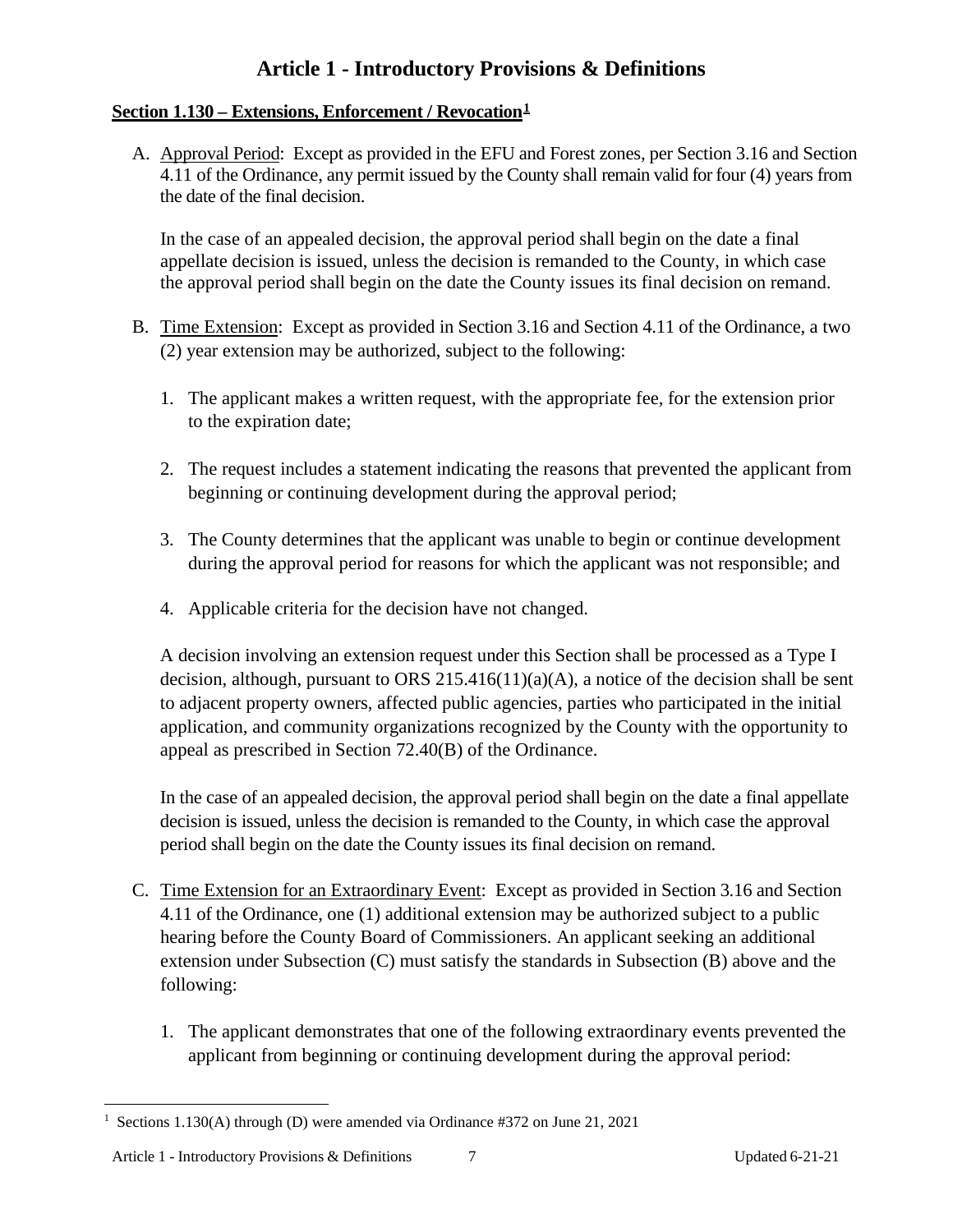- a. Delay in obtaining a state or federal permit or approval associated with the approved project;
- b. Legal action related to the approved project that is initiated by a private third-party outside of the County's land use process; or
- c. Act of God or other event that resulted in a state or federal emergency declaration.

If an extension is approved under this Subsection, the County Board of Commissioners shall identify in the order approving the extension the circumstances that will cause a qualifying event to end, such as the issuance of a required state or federal permit, the conclusion of a lawsuit and all appeal periods, or the lifting of an emergency declaration. Once the qualifying event ends, the applicant shall be given 90 additional days to complete the requirements outlined under Subsection (D)(1) or (2) below.

In the case of an appealed decision, the approval period shall begin on the date a final appellate decision is issued, unless the decision is remanded to the County, in which case the approval period shall begin on the date the County issues its final decision on remand.

- D. Permit Validity: To maintain a permit beyond the initial or extended approval period, the following shall occur:
	- 1. Land Use Approval Involving a Structure(s)
		- a. All specified conditions of the permit shall be met;
		- b. A complete building permit application for the approved development or use shall be submitted to the County Planning Department for final approval and to the County Building Department for building plan review and approval; and
		- c. An issued building permit shall be maintained, and all permit timelines of the Building Code met.
	- 2. Land Use Approval Not Involving a Structure(s)
		- a. All specified conditions of the permit shall be met; and
		- b. The approved use shall be established by initiating activities authorized under the permit.
	- E. Planning Director Grounds for Revocation In addition to any other penalty authorized by law, a permit may be revoked by the County if the Planning Director finds, after notice to the property owners and opportunity to be heard, that the permit's conditions of approval or requirements of this Article have not been fulfilled. The Planning Director may immediately revoke all permits from the owner upon three (3) violations of the permit.
- F. Appeal Procedures If the Planning Director revokes a permit, the property owner may appeal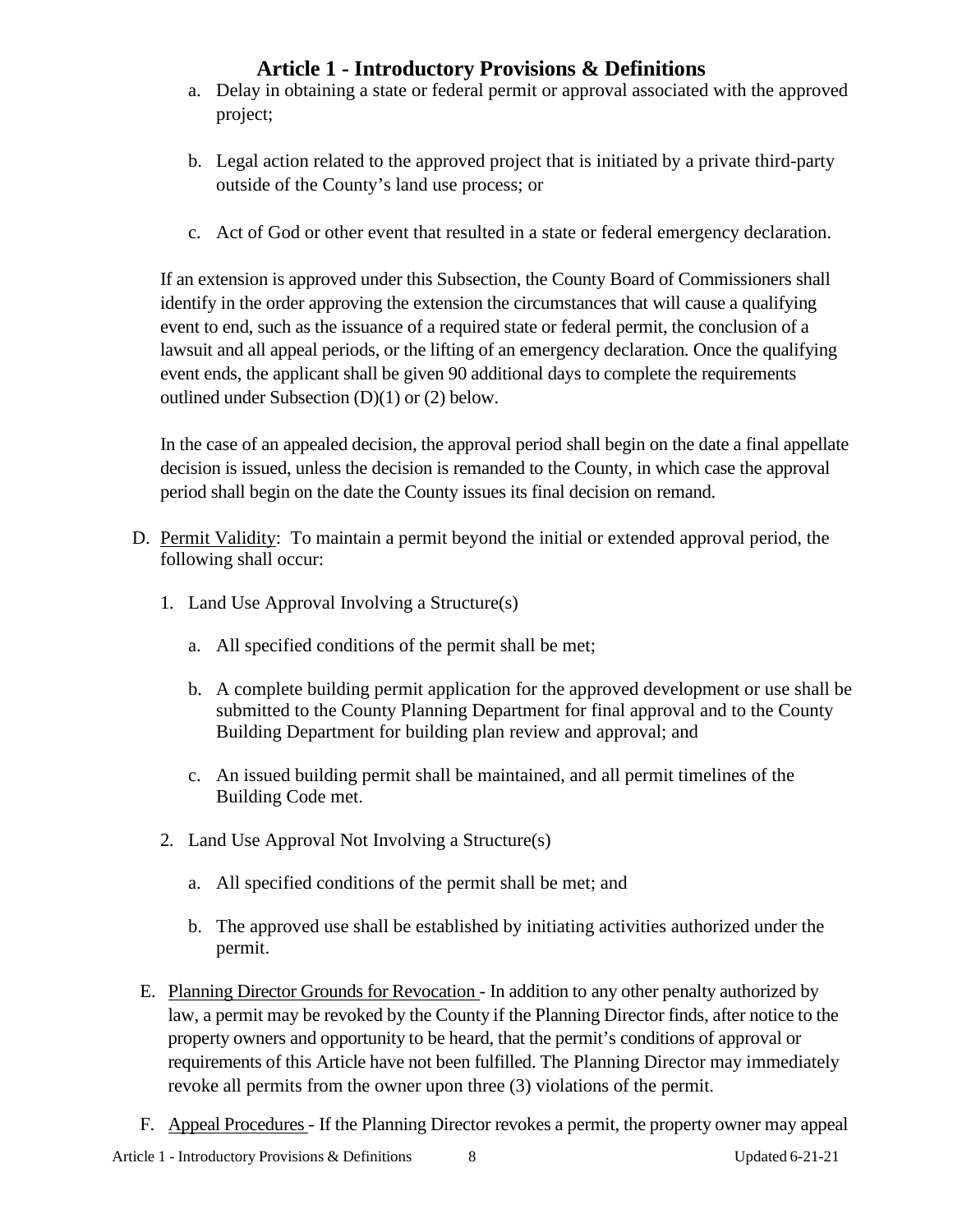the revocation to the Board of Commissioners after submitting a statement outlining the reason for the appeal and payment of appeal fee.

- G. Board Revocation Procedures and Criteria The Planning Director may initiate a Board of Commissioner public hearing for revocation of a prior approval of a land use permit when there is a violation of conditions attached to the previous approval sufficient to merit such revocation. The Board of Commissioners, with or without recommendation of the Planning Director, may void any permit providing the following conditions and procedures are followed:
	- 1. Upon review by the Planning Director a violation of the conditions of the permit of this Ordinance is found. The Planning Director shall inform the applicant by registered letter of the violation and require compliance within a reasonable time.
	- 2. If the violation is not corrected, the Planning Director shall inform the Board of Commissioners of the violation together with sufficient data to inform the Board of the character of the violation. The Board may then set a hearing date on the violation.
	- 3. At least 10-days prior to the public hearing, the applicant shall be notified by registered letter of the public hearing. In addition all who are notified of the original application and those who testified shall be notified by regular mail.
	- 4. The Board of Commissioners shall conduct the public hearing pursuant to the requirements of a hearings body or officer found in Article 60.

### <span id="page-8-0"></span>**Section 1.140 – Code Compliance**

- A. Violations of this Ordinance are governed by Chapter 1.08 (Code Enforcement), Chapter 8.08 (Health and Safety) and Chapter 8.12 (Noise Code) of the Hood River County Code. In addition to enforcement actions authorized by these chapters of the Hood River County Code, an application for land use action may be rejected prior to filing or at any point during the application process if any of the following are found to exist:
	- 1. The affected property has an enforcement action pending; or
	- 2. The affected property is found to contain a land use violation while processing the application; or
	- 3. The affected property is found to be in violation of a condition of approval from an approval that remains applicable to the property.

### <span id="page-8-1"></span>**Section 1.150 – Penalties**

Chapter 1.08 (Code Enforcement) of the Hood River County Code stipulates that violations of county ordinances are ranked in order of severity and severity of related penalties. The following constitute the severity levels for violations of land use ordinances:

A. Class I Violations - Violations which the Planning Director considers to be major violations that cause or have the potential to cause a danger to life (persons or animals) or property; that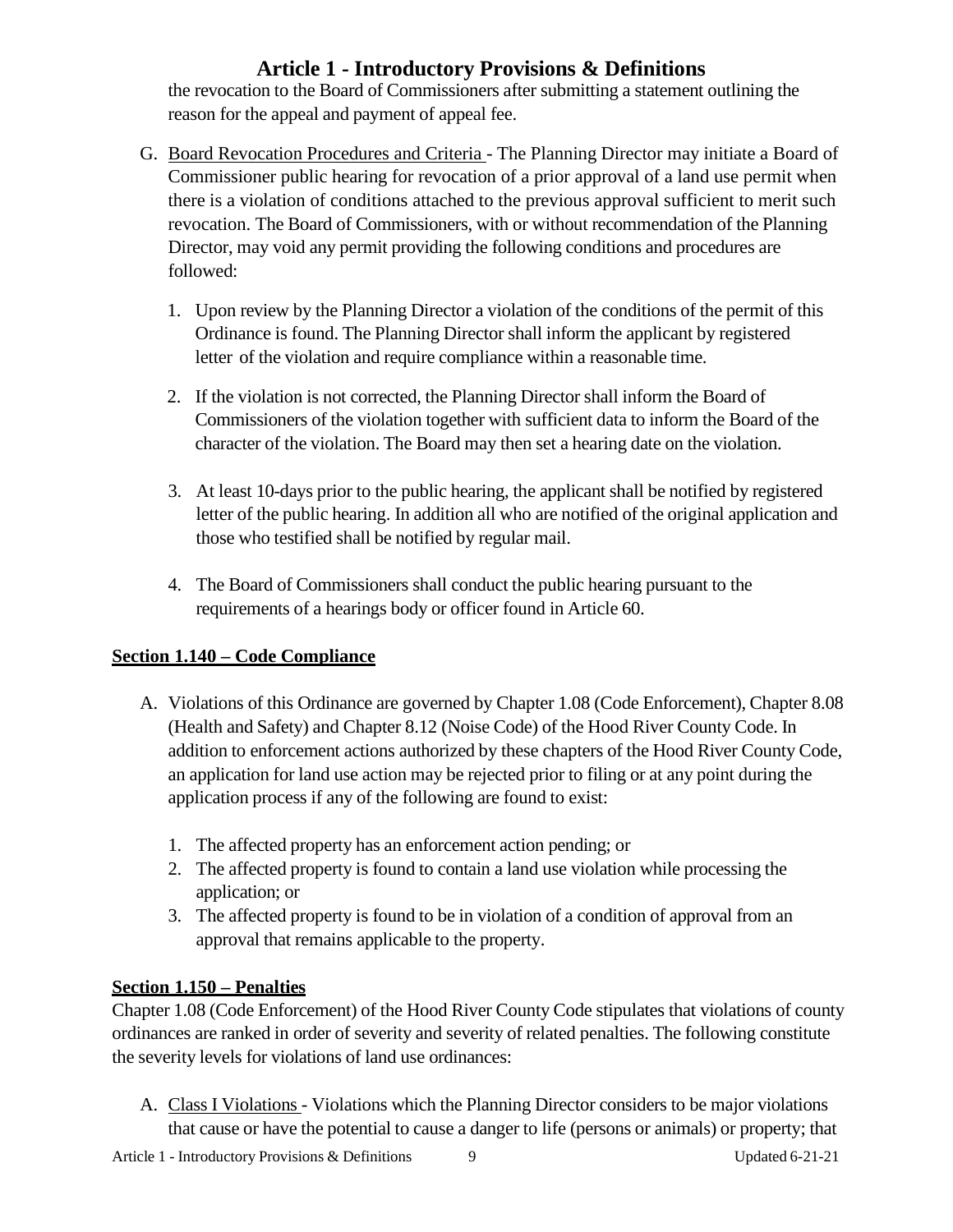pose substantial and unacceptable impacts on nearby properties; situations which involve individuals disregarding county ordinances; or situations that involve recurring violations at a single property or by the same individual or company.

- B. Class II Violations Violations that do not pose an immediate danger to life or property but which the Planning Director considers as major violations of county ordinances that impact the quality of life of neighboring properties or other members of the community.
- C. Class III Violations Ordinance violations that the Planning Director considers minor and that have minor impacts on neighbors.

### <span id="page-9-0"></span>**Section 1.160 – Definitions**

- A. Words used in the present tense include the future; the singular number includes the plural; and the word "shall" is mandatory and not directory. Whenever the term "this Ordinance" is used herewith, it shall be deemed to include all amendments thereto as may hereafter from time to time be adopted.
- B. For the purpose of this Ordinance, unless otherwise specifically provided, certain words, terms and phrases are defined as follows:

ACCEPTED FARM PRACTICE: As used in this Ordinance farming practice means a mode or operation that is common to farms of a similar nature, necessary for the operation of such farms to obtain a profit in money, and customarily utilized in conjunction with farm use.

ACCEPTED TIMBER PRACTICE: In compliance with the Oregon Forest Practices Act, the propagation, growing and harvesting of trees for commercial or non-commercial use; the use of equipment customarily utilized in conjunction with these uses and the maintenance of renewable forest resource production, retention of watershed productivity.

ACCESSORY BUILDING: A building which (1) is subordinate to and serves a principle building or principle; (2) is subordinate in area, extent or purpose to the principle building served; (3) contributes to the comfort, convenience, or necessity of occupants of the principle building; and (4) is located on the same zoning parcel or lot as the principle building. Examples of accessory buildings include private garages, storage sheds, carports or patio covers.

ACCESSORY USE: A use that is incidental and subordinate to the primary use of a property. Examples of accessory uses include: processing farm crops grown on a property, home occupations, farm stands, weddings event sites, and licensed short-term rentals.

AGRICULTURAL BUILDING: A structure that is not subject to building code and permit requirements of the state structural specialty code (i.e., ORS 455.315), and that is located on a farm and used in the operation of such farm for:

1. Storage, maintenance or repair of farm or forest machinery and equipment;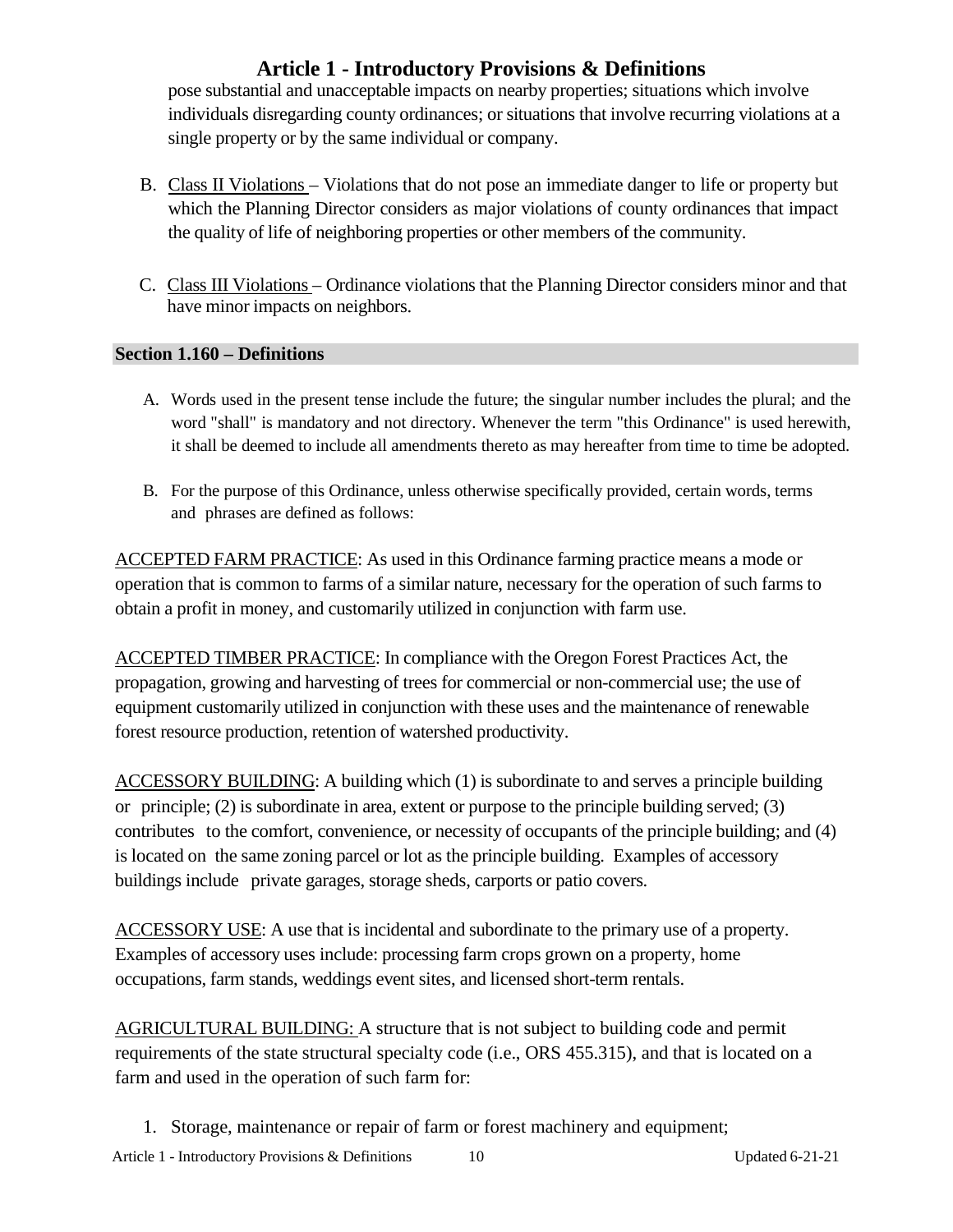- 2. The raising, harvesting and selling of crops or forest products;
- 3. The feeding, breeding, management and sale of, or the production of, livestock; poultry, fur-bearing animals or honeybees;
- 4. Dairying and the sale of dairy products; or
- 5. Any other agricultural, forestry or horticultural use or animal husbandry, or any combination thereof, including the preparation and storage of the produce raised on the farm for human use and animal use, the preparation and storage of forest products and the disposal, by marketing or otherwise, of farm product or forest products.

Agricultural Buildings (aka "Ag-Exempt" Buildings) that are intended for agricultural use, but unable to meet the minimum requirements for an agricultural building, may be permitted as an accessory building subject to applicable permits and building codes. A greenhouse is a type agricultural building, and is a structure or building primarily composed of glass or other transparent or translucent material, in which protection or cultivation of delicate or out-of-season plants can be regulated.

AREA-LOT OR PARCEL: The total net area within the property lines of a lot or parcel including that area within any right-of-way, as described in a recorded deed.

AWNING: Any stationary structure, permanent or demountable, used in conjunction with a mobile home or trailer, other than a window awning for the purpose of providing shelter from the sun and rain, and having a roof with supports and not more than one wall or storage cabinet substituting for a wall.

BED AND BREAKFAST FACILITY: A Bed and Breakfast Facility is an accessory use, located in a single-family dwelling or historic landmark building where guests are lodged for sleeping purposes and a morning meal is provided for compensation. A Bed and Breakfast Facility can contain up to 5 rooms for rent on a daily basis and have a maximum of 10 guests and shall be owner or lessee occupied. The primary use of the residence remains as a single-family dwelling. Bed and Breakfast Facilities do not include motels, health or limited care facilities, boarding houses, group quarters, hostels or rescue missions.

- 1. Breakfast Meal: The meal served to guests during the a.m. or morning hours each day.
- 2. Dwelling Unit: One or more rooms designated for occupancy by one family and not having more than one cooking facility.
- 3. Single Family Dwelling: A detached building containing one dwelling unit.

BERM: A linear mound of earth at least six-feet in height planted with grass and/or other plant material intended to help prevent land uses on either side of the berm from conflicting with each other. (Planting shrubs or trees on top of the berm will help achieve this purpose.)

BREEZEWAY: A roofed, open-sided passageway connecting two structures, such as a house and a garage. Two buildings connected by a breezeway are not considered attached.

Article 1 - Introductory Provisions & Definitions 11 Updated 6-21-21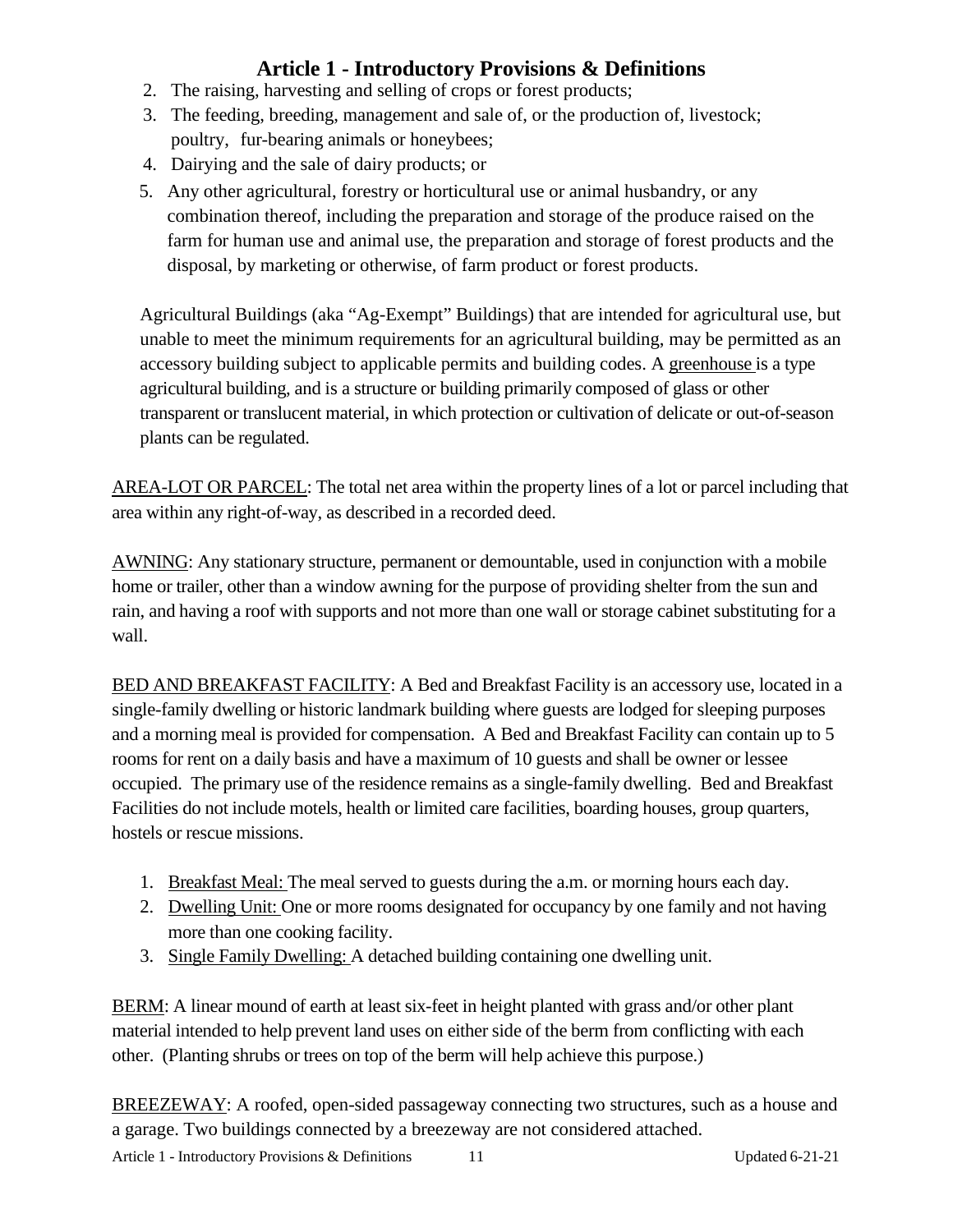BUFFER: A setback, berm, fence, elevation rise, planting, and/or other technique(s) used to reduce any potential conflict between neighboring land uses and zones.

BUILDING: A structure built for the support, shelter, or enclosure of persons, animals, chattels, or property of any kind.

BUILDING FOOTPRINT: The area within the perimeter of a building measured at the foundation and including such features as attached roofed areas; cantilevered floor areas and attached decks greater than 30-inches above grade. The term "building footprint" shall not include uncovered patios, decks less than 30-inches above grade, uncovered stoops or stairs, or roof eaves.

BUILDING HEIGHT: The vertical distance between the average final grade to the highest point of a building, exclusive of chimneys.

BUILDING/STRUCTURE, DETACHED: A free-standing building or structure that does not share a common wall with any other building or structure. For the purposes of this Ordinance, a detached building/structure also includes a building or structure that shares a common wall with another building or structure, but does not have a shared interior entrance. Two or more buildings connected by a breezeway are considered detached buildings.

BUILDING/STRUCTURE, LAWFULLY ESTABLISHED: A building/structure that was constructed in compliance with all building and zoning codes in effect at the time of establishment

CABANA: A stationary, lightweight structure, which may be prefabricated, or demountable, with two or more walls, used adjacent to and in conjunction with a trailer to provide additional living space meant to be moved with the trailer.

CAMPGROUND: An area designated for overnight temporary use for recreational, seasonal or emergency purposes, but not for residential purposes. Overnight temporary use in the same campground shall not exceed a total of 30 days during any consecutive six-month period.

CANNABINOID: Refers to any of the chemical compounds that are the active constituents of marijuana.

CONTIGUOUS: Connected in such a manner as to form a single block of land, but does not include parcels that meet only at a single point.

COUNTY: The County of Hood River.

DATE OF CREATION AND EXISTENCE: When a lot, parcel or tract is reconfigured pursuant to applicable law after November 4, 1993, the effect of which is to qualify a lot, parcel or tract for the siting of a dwelling, the date of the reconfiguration is the date of creation or existence.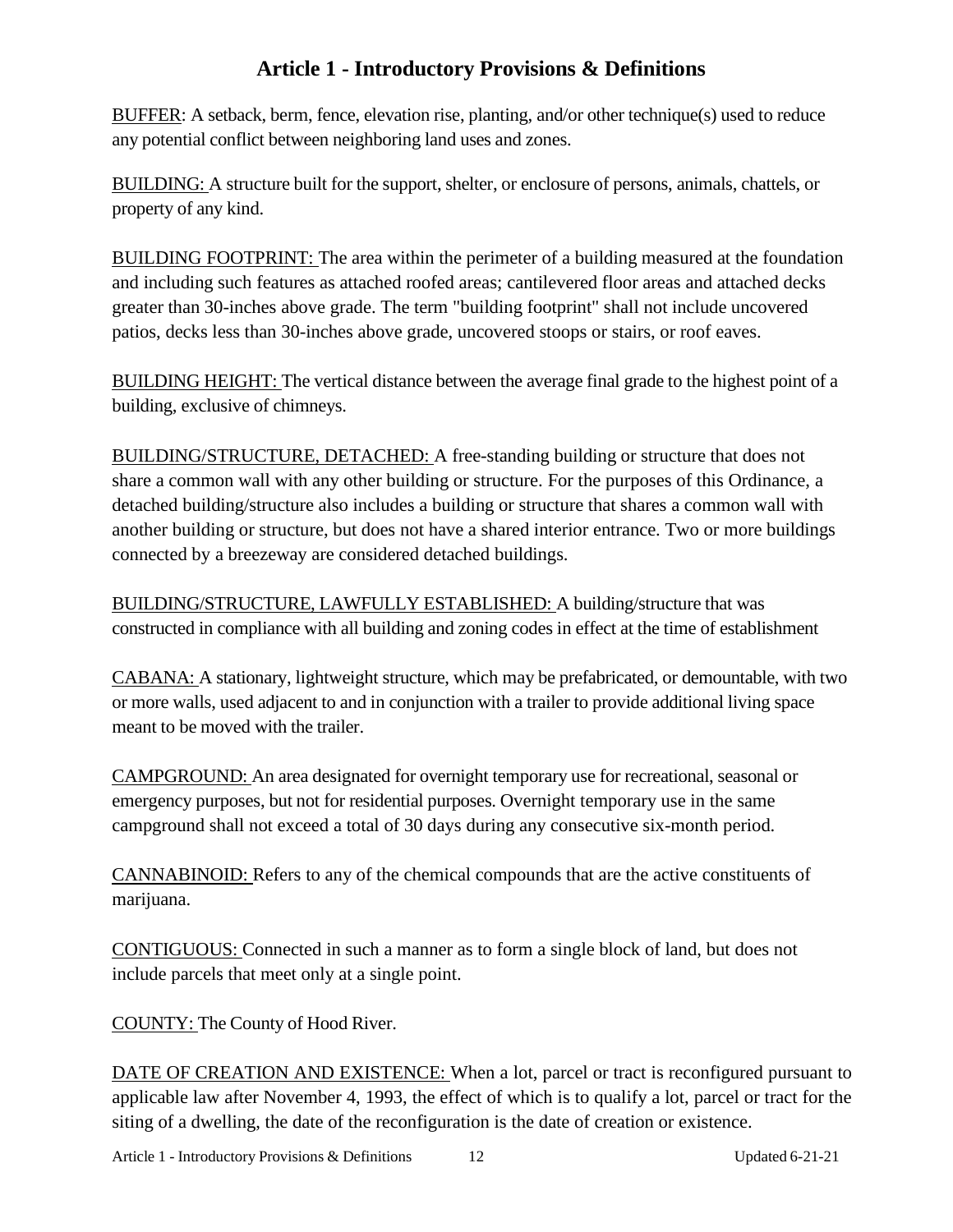Reconfigured means any change in the boundary of the lot, parcel or tract.

DOMICILE: A person's fixed, permanent, and principal home for legal purposes where the person intends to remain and to which, if absent, the person intends to return.

DWELLING, DUPLEX: A building containing two dwelling units.

DWELLING, LAWFULLY ESTABLISHED: A dwelling that was constructed in compliance with all building and zoning codes in effect at the time of establishment. See Article 55 for specific standards.

DWELLING, MULTI-FAMILY: A building containing three or more dwelling units.

DWELLING, SINGLE-FAMILY: A detached building containing one dwelling unit or a manufactured dwelling.

DWELLING UNIT: One or more rooms designed for occupancy by one family and not having more than one cooking facility.

EQUINE FACILITY: A building located on a farm and used by the farm owner or the public for stabling or training equines or providing riding lessons and training clinics.

FAMILY: One or more persons, related or unrelated, living together as a single integrated household in a dwelling unit. For purposes of this definition, an "integrated household" functions as a united group and often shares household responsibilities and activities, such as living expenses, chores, and eating meals together.

FARM STAND: A business selling agricultural produce or products. A farm stand structure is designed and used for the sale of farm crops and livestock (inclusive of processed crops and livestock), which could include promotional events and providing visitor brochures and information. As it applies to farm stands, "processed crops and livestock" means farm products that have been converted into other products through canning, drying, baking, freezing, pressing, butchering or other similar means of adding value to the farm product, including the addition of incidental ingredients, but not including the conversion of farm products into food items that are prepared on-site or intended for on-site consumption. Pursuant to compliance with the Farm Stand Development Standards, Farm Stands are permitted uses subject to review in the Exclusive Farm Use, Rural Residential and Rural Center zones.

A farm stand shall not be used for the sale, or to promote the sale, of marijuana products or extracts.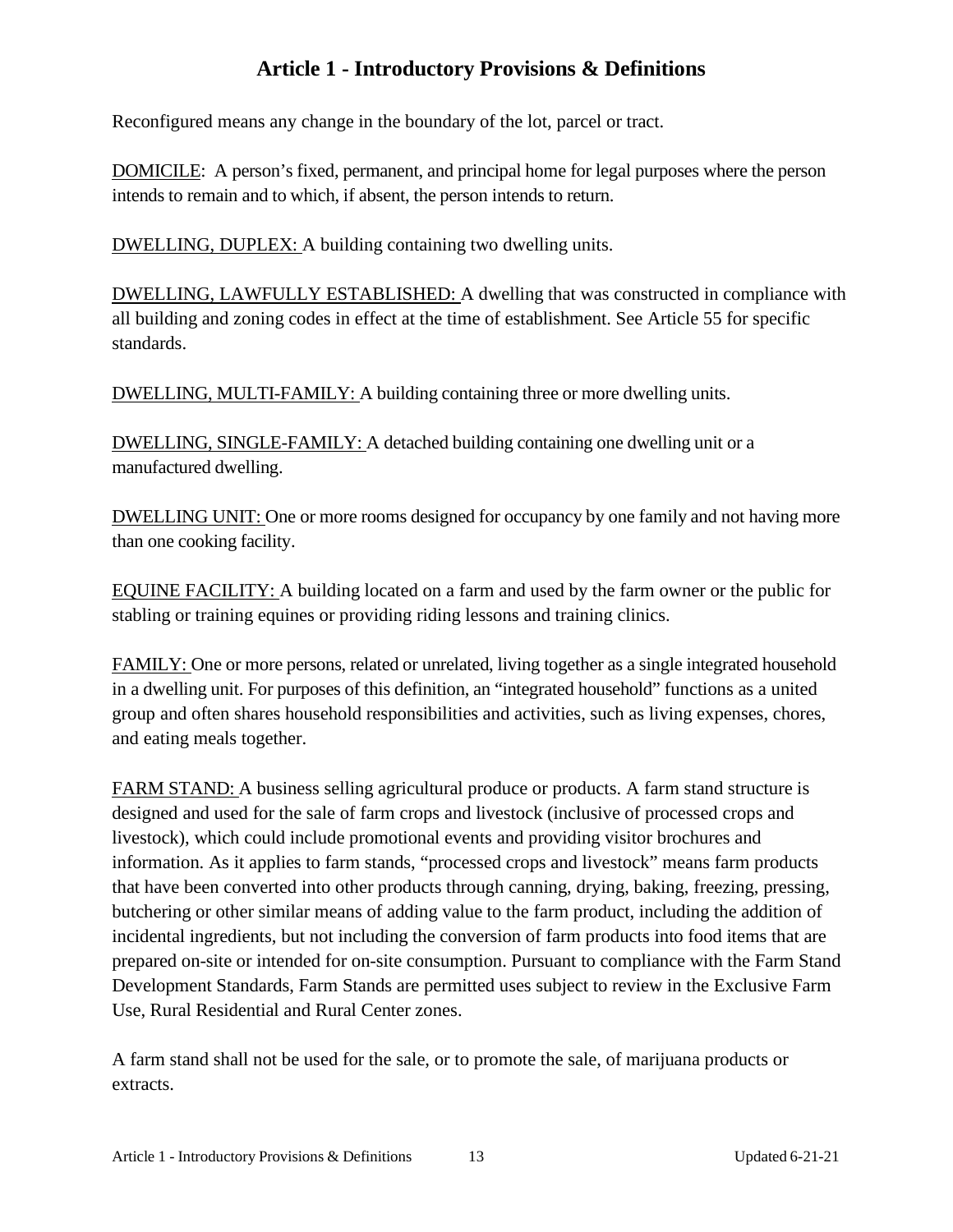FARM USE: As defined in ORS 215.203 and as used in this Ordinance:

- 1. "Preparation" of products or by-products includes but is not limited to the cleaning, treatment, sorting, or packaging of the products or by-products; and
- 2. "Products or by-products raised on such land" means that those products or by-products are raised on the farm operation where the preparation occurs or on other farm land provided the preparation is occurring only on land being used for the primary purpose of obtaining a profit in money from the farm use of the land.

*Discretionary uses that include marijuana shall comply with Article 53.*

FARM OPERATOR: A person who operates a farm, doing the work and making the day-to-day decisions about such things as planting, harvesting, feeding and marketing.

FARM OR RANCH OPERATION: All lots or parcels of land in the same ownership that are used by the farm or ranch operator for farm use as defined in ORS 215.203.

FEEDLOT: An area designed or used for the purpose of the concentrated feeding, fattening of ten or more beef cattle, swine or fur-bearing animals, other than rabbits, for commercial food or fur purposes in lots, structures, pens or corrals which are not normally used for raising crops, and in which no vegetation, intended for animal food is growing. The definition does not include a wintering operation for beef cattle in barns or on farming ground.

FIREBREAK (FUELBREAK), PRIMARY: A cleared area at least 30-feet wide (50-feet in the Forest zones) adjacent to and surrounding a dwelling in which native and other fire transmitting vegetation and structures are generally forbidden. A firebreak may contain a reasonable amount of ornamental shrubbery, single specimen trees, and/or similar plants used as ground cover, providing they do not provide a means of rapidly transmitting fire to and from commercial forestlands.

FIREBREAK (FUELBREAK), SECONDARY: Fuel break extending a minimum of 100-feet in all directions around the primary safety zone. The goal of the secondary fuel break should be to reduce fuels so that the overall intensity of any wildfire would be lessened and the likelihood of crown fires and crowning is reduced. Vegetation within the secondary fuel break should be pruned and spaced so that fire will not spread between crowns of trees. Dead fuels should be removed.

FEEDLOT: An area designed or used for the purpose of the concentrated feeding or fattening of ten or more beef cattle, swine, or fur-bearing animals, other than rabbits, for commercial food or fur purposes in lots, structures, pens, or corrals which are not normally used for raising crops, and in which no vegetation, intended for animal food, is growing. The definition does not include a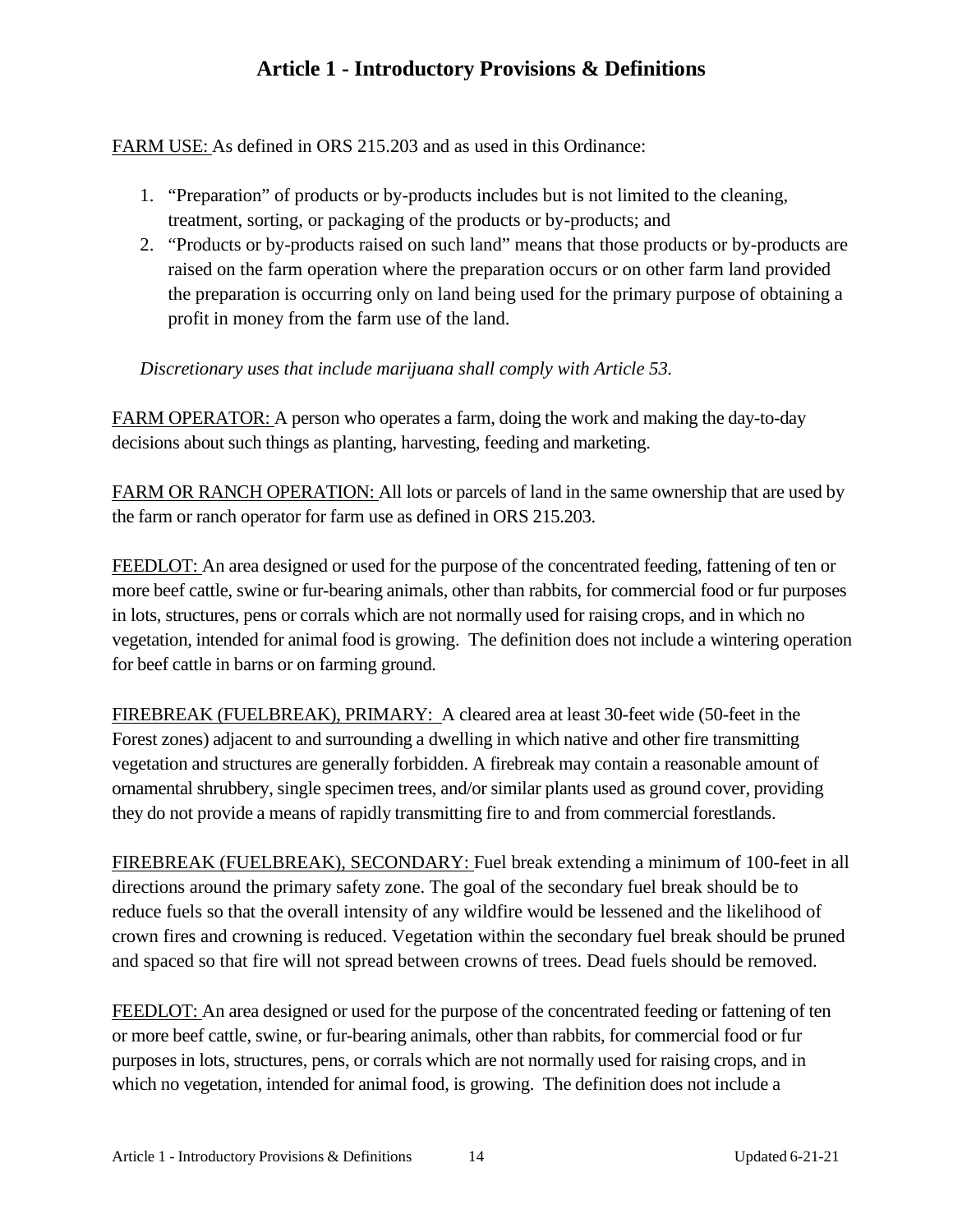wintering operation for beef cattle in barns or on farming ground.

FLOOR AREA: The area included in surrounding walls of a building, or portion thereof, exclusive of vent shafts and courts.

FOREST USE (COMMERCIAL): The growing and harvesting of trees for wood production. Land receiving forest tax deferral is considered commercial forest land.

GOLF COURSE: As defined in OAR 660-033-0130(20).

GOVERNING BODY: A city council or county board of commissioners or its designate, including planning director, hearings officer, planning commission or as provided by Oregon law.

GRADE (GROUND LEVEL): The level of the finished surface of the ground adjacent to the exterior walls of the building.

GROSS FLOOR AREA: The total floor area of all floors of a building calculated with the external dimensions of the building, including such features as attached roofed areas; cantilevered floor areas; and attached decks greater than 30-inches above grade.

HALLWAY: An open corridor containing walls and a roof that is at least 3 feet wide and provides interior access to various parts of a building.

HOME OCCUPATION: An occupation or profession carried out by the residents in a dwelling or, under certain circumstances, in a building or other structure accessory to a dwelling; provided that the use is limited in extent and clearly incidental and subordinate to the use of the dwelling for residential purposes. (See Article 53 for Home Occupation standards.)

HOSPITAL: An establishment which provides sleeping and eating facilities to persons receiving medical, obstetrical, or surgical care and nursing service on a continuous basis.

INCIDENTAL: Secondary and minor in significance and bearing a reasonable relationship with the primary building or use.

KENNEL: A lot or building in which four or more dogs or cats, at least four months of age, are kept commercially for board, propagation or sale.

LOT: A single unit of land that is created by a subdivision of land.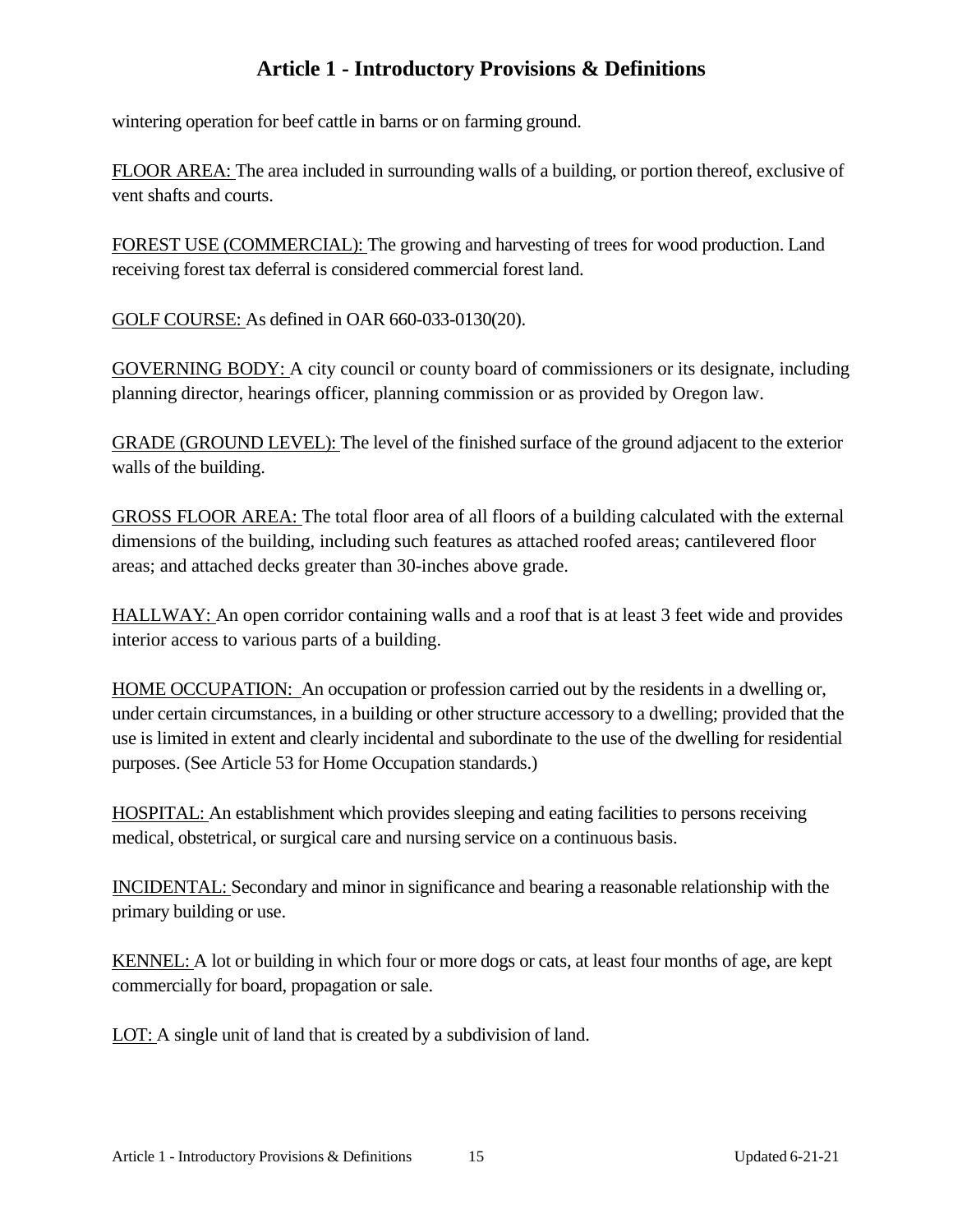LOT, CORNER: A lot abutting on two intersecting streets other than an alley, provided that the streets do not intersect at an angle greater than 135 degrees.

LOT, DEPTH: The horizontal distance from the midpoint of the front lot line to the midpoint of the rear lot line.

LOT, INTERIOR: A lot other than a corner lot.

LOT LINE: The property line bounding a lot.

LOT LINE, FRONT: On an interior lot, the "front lot line" means the property line abutting the street. On a corner lot, the "front lot line" is the property line which the architecturally designed front of the building faces. On a flag lot, the "front lot line" is the property line closest to and most nearly parallel with the street which serves the lot.

The following front setbacks apply to irregular shaped lots:



LOT LINE, REAR: A lot line which is opposite and most distant from the front lot line, and in the case of an irregular, triangular, or other shaped lot, a line 10-feet in length within the lot parallel to and at a maximum distance from the front lot line.

LOT LINE, SIDE: Any lot line not a front or rear lot line.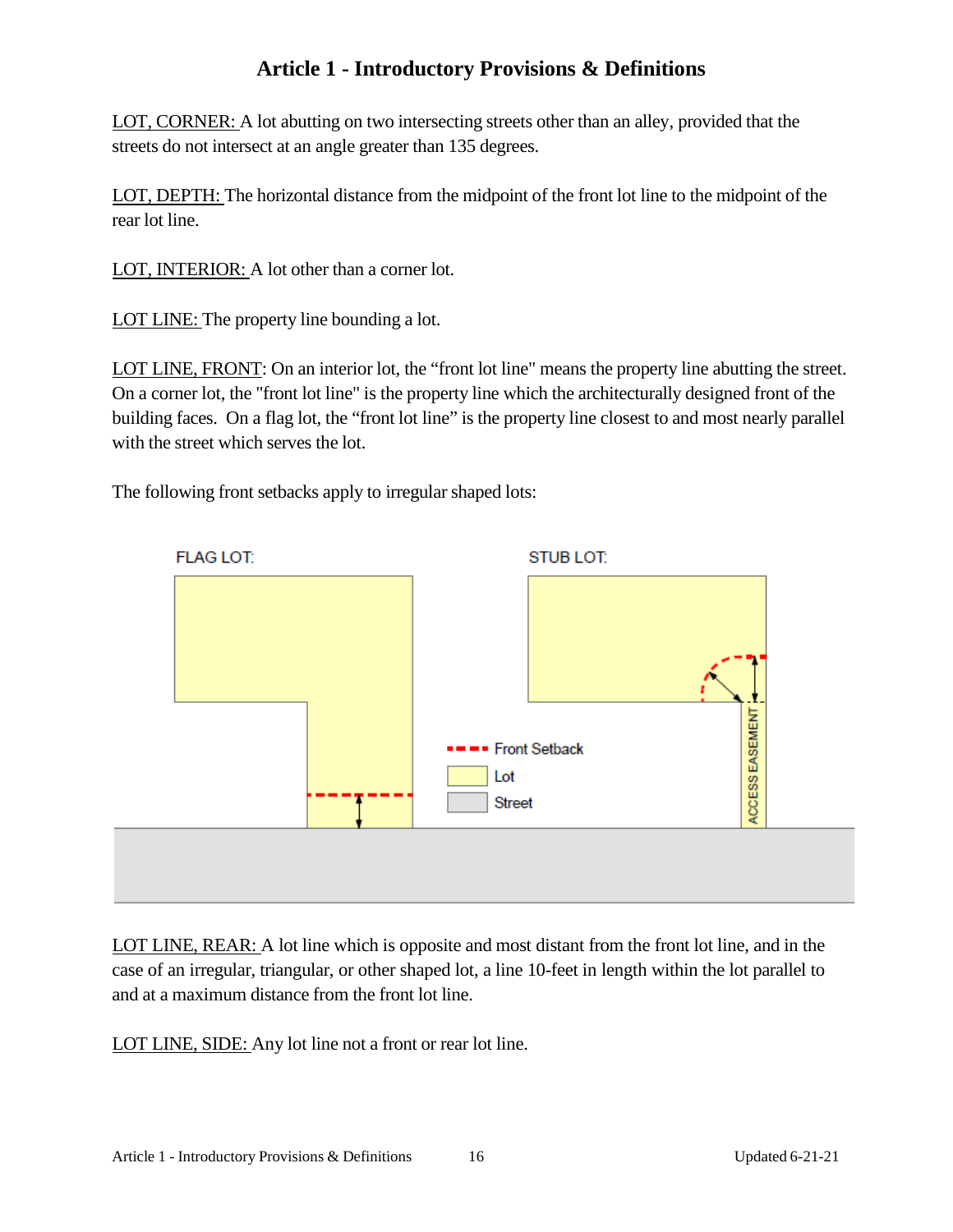LOT WIDTH: The horizontal distance between the side lot lines, ordinarily measured parallel to the front lot line.

MANUFACTURED HOUSING (MOBILE HOME): A factory-built, single-family detached structure constructed for movement on the public highways that has sleeping, cooking and plumbing facilities, that is intended for human occupancy, that is being used for residential purposes and that was constructed in accordance with federal manufactured housing construction and safety standards and regulations in effect at the time of construction. Manufactured housing is not constructed with a permanent hitch or other device allowing transport of the unit other than for the purpose of delivery to a permanent site, and does not have wheels or an axel permanently attached to its body or frame.

MANUFACTURED DWELLING PARK (MOBILE HOME PARK): Any place where four or more mobile homes are located within 500-feet of one another on a lot, tract or parcel of land under the same ownership, the primary purpose of which is to rent space or keep space for rent to any person for a charge or fee paid or to be paid for the rental or use of facilities or to offer space free in connection with securing the trade or patronage of such person. "Manufactured dwelling park" does not include a lot or lots located within a subdivision being rented or leased for occupancy by no more than one mobile home per lot if the subdivision was approved by the local government unit having jurisdiction under an ordinance adopted pursuant to ORS 92.010 to 92.192.

MARIJUANA: The plant Cannabis family Cannabaceae, any part of the plant Cannabis family Cannabaceae, and the seeds of the plant Cannabis family Cannabaceae. Marijuana does not include industrial hemp as defined in Oregon Revised Statutes 571.300.

MARIJUANA BUSINESS: The term and its derivations means an enterprise authorized by state law involving medical or recreational marijuana production, medical or recreational marijuana processing, recreational marijuana wholesaling, medical marijuana dispensing, or retailing of recreational marijuana.

MINISTERIAL ACTION(Type I): A decision that does not require interpretation or the exercise of policy or legal judgment in evaluating approval standards. The review of a ministerial action requires no notice to any party other than the applicant and agencies that the Planning Director determines may be affected by the decision. A ministerial action is not a land use decision, as defined in ORS 197.015, and is, therefore, not appealable through Oregon's quasi-judicial process.

NON-CONFORMING LOT OR PARCEL: A lawfully established lot or parcel that does not meet or exceed the minimum lot or parcel size standards required in the base zone in which the property is located.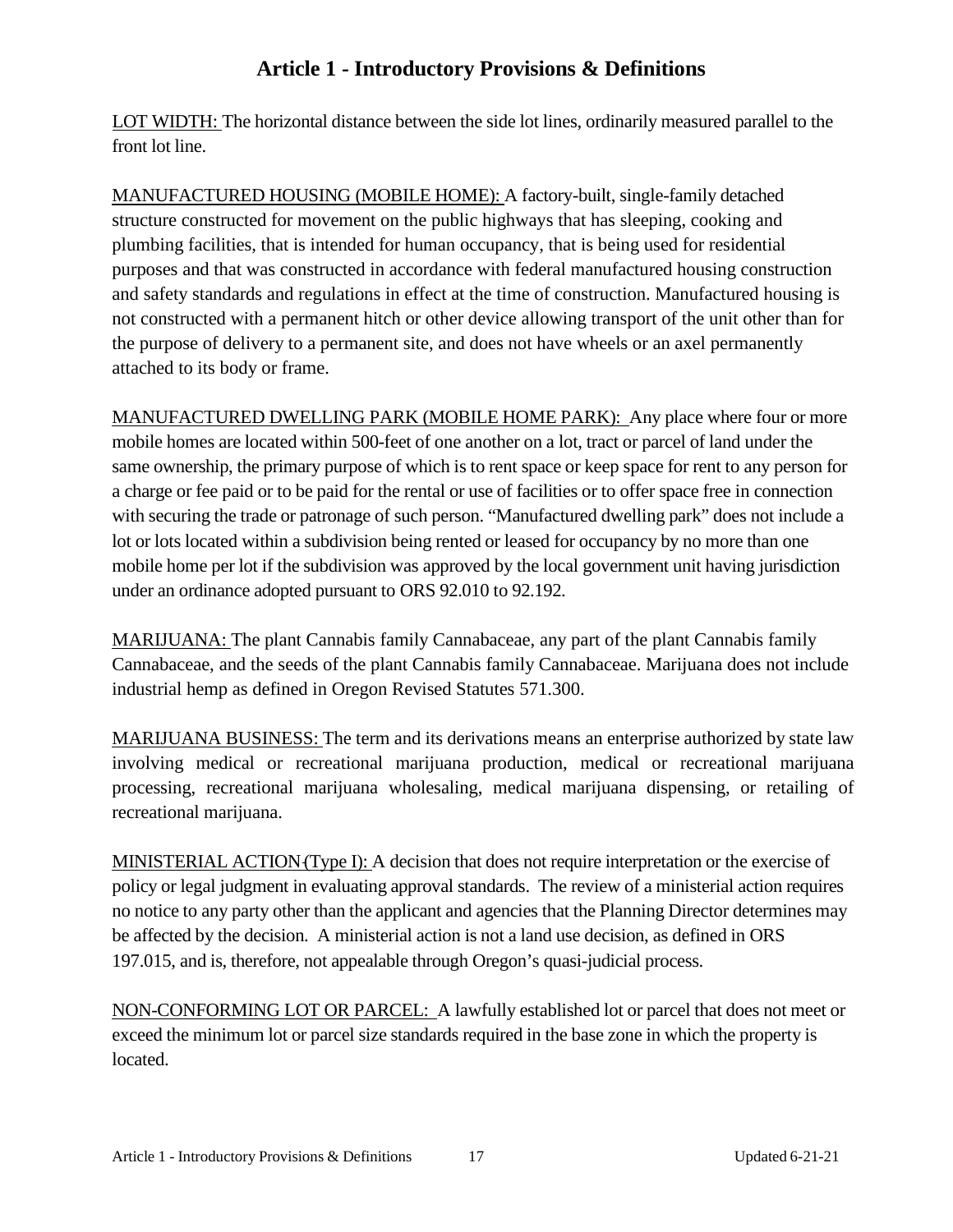NON-CONFORMING STRUCTURE: A lawfully established structure at the time this Ordinance or any amendment thereto becomes effective, which does not meet the site development standards of the zone in which it is located. The provisions of Article 65 do not apply in this instance unless the structure also contains a nonconforming use. The action of replacing or expanding a nonconforming structure in which a site development standard(s) remains unmet, shall be subject to the provisions of Article 66 – Variances, unless the footprint of the structure is not changing or the expansion occurs entirely outside of the setback area.

NON-CONFORMING USE: The lawful use of any land, or use of any structure at the time this Ordinance or any amendment thereto becomes effective which is not permitted in the zone in which it is located.

NON-MINISTERIAL ACTION (Type II or III): A decision that involves criteria that are subjective in nature and that require some level of interpretation or the exercise of policy or legal judgment. A non-ministerial action is the same as an "administrative action" or "land use decision," as defined in ORS 197.015, subject to the notice requirements, decision criteria, and appeal procedures.

OPEN PLAY FIELD: A large, grassy area with no structural improvements intended for outdoor games and activities by park visitors. The term does not include developed ball fields, golf courses or courts for racquet sports.

ORCHARD: Lands on which fruit or nut trees are grown and harvested on a commercial basis.

ORDINARY HIGH WATER MARK: Has the same meaning as "Bankfull Stage" as used and defined in Article 42.

ORIGINAL LOT OR PARCEL: The size and configuration of a lot or parcel at the time it was initially created, either by deed or land sales contract, prior to January 1, 1976, or by partition or subdivision.

OUTDOOR MASS GATHERING: A gathering, as defined by ORS 433.735, that is an actual or reasonably anticipated assembly of more than 3,000 persons which continues or can reasonably be expected to continue for more than 24 consecutive hours but less than 120 hours within any threemonth period and which is held primarily in open spaces and not in any permanent structure. Any decision for a permit to hold an outdoor mass gathering as defined by statute is not a land use decision and is appealable to circuit court. Outdoor mass gatherings do not include agri-tourism events and activities as provided for by ORS 215.283(4).

PARCEL: A single unit of land lawfully created by one of the following: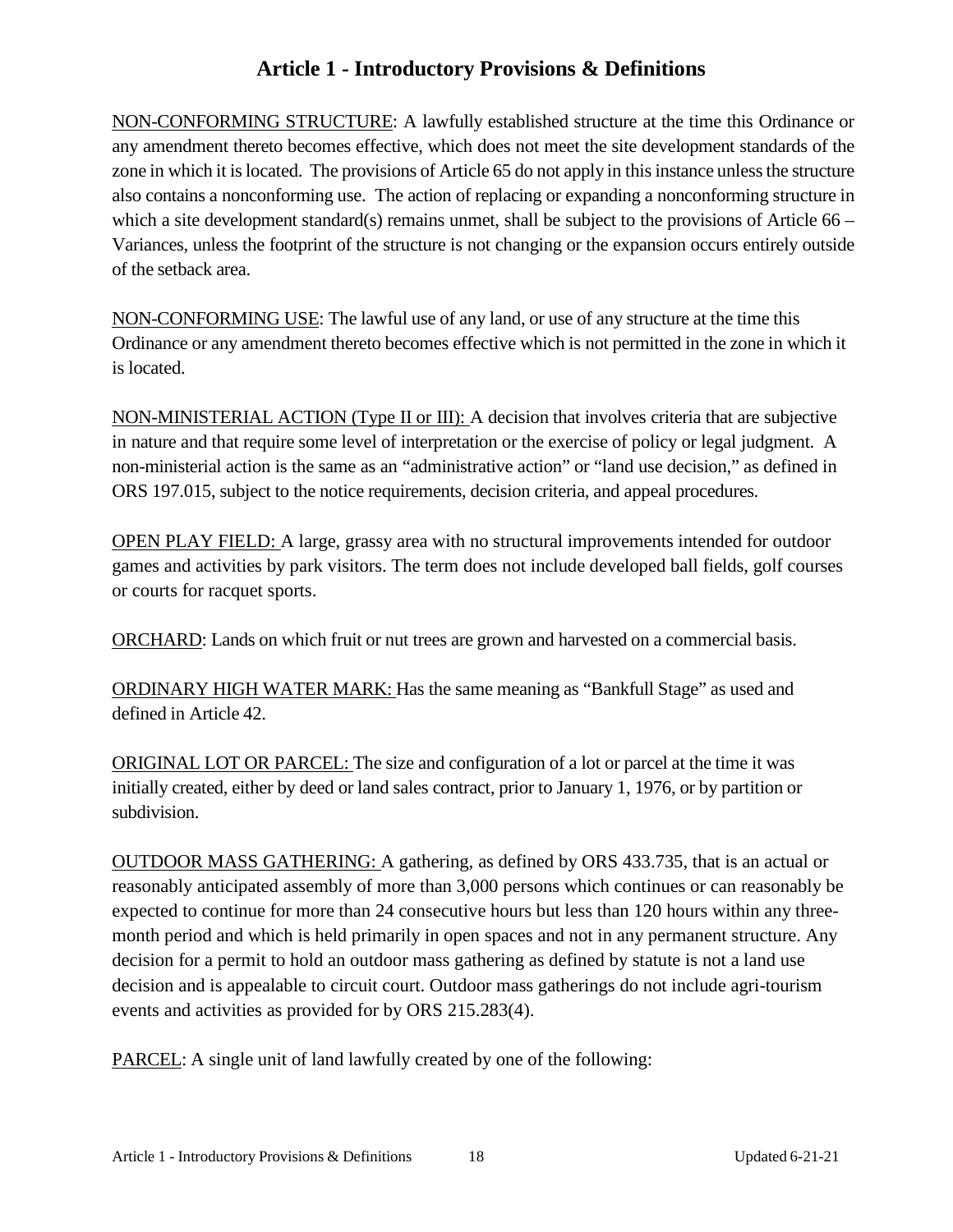- 1. A lot in an existing, duly recorded subdivision.
- 2. By partitioning, as defined in ORS 92.010 to 92.190.
- 3. In compliance with all applicable planning, zoning, and partitioning ordinances or regulations.
- 4. That received legal lot verification from the county and was noticed pursuant to state law.
- 5. Any unit of land surrounded on all sides by legally subdivided / partitioned lots or parcels.
- 6. Any unit of land which received land use approval for a single family dwelling, and whose configuration has not changed since that land use approval was issued.
- 7. By deed or land sales contract, if recorded prior to January 1, 1976.

A lot or parcel lawfully created shall remain a discrete lot or parcel, unless the lot or parcel lines are vacated or the lot or parcel is further divided, as provided by law. A parcel is not always the same as the assigned Tax Lot number.

PARKING SPACE: A rectangle not less than 18-feet long and 9-feet wide for use by a vehicle, having an all-weather surface, and further provided that such parking space shall have access to the street or by a driveway having an all-weather surface. All-weather means durable and dustless surfaces that are adequately maintained, but not necessarily paved.

PERSON: Every natural person, firm, partnership, association or corporation.

POWER GENERATING FACILITY, COMMERCIAL: A facility for the production of energy and its related or supporting facilities that: (1) Generates energy using means listed in ORS or OAR such as solar power, wind power, fuel cells, hydroelectric power, thermal power, geothermal power, landfill gas, digester gas, waste, dedicated energy crops available on a renewable basis or lowemission, nontoxic biomass based on solid organic fuels from wood, forest or field residues but not including the production of biofuel as authorized by ORS 215.203(2)(b)(K) in all zones that allow "Farm Use" and  $215.283(1)(r)$  and  $215.283(2)(a)$  in the EFU zone; (2) Is intended to provide energy for sale; and (3) Does not include a net metering project established consistent with ORS 757.300 and OAR chapter 860, division 39 or a Feed-in-Tariff project established consistent with ORS 757.365 and OAR chapter 860, division 84 .

POWER GENERATING FACILITY, NET METERING: A facility for the production of energy that:

1. Generates energy using means listed in ORS or OAR such as solar power, wind power, fuel cells, hydroelectric power, landfill gas, digester gas, waste, dedicated energy crops available on a renewable basis or low-emission, nontoxic biomass based on solid organic fuels from wood, forest or field residues but not including the production of biofuel as authorized by ORS  $215.203(2)(b)(K)$  in all zones which allow "Farm Use" and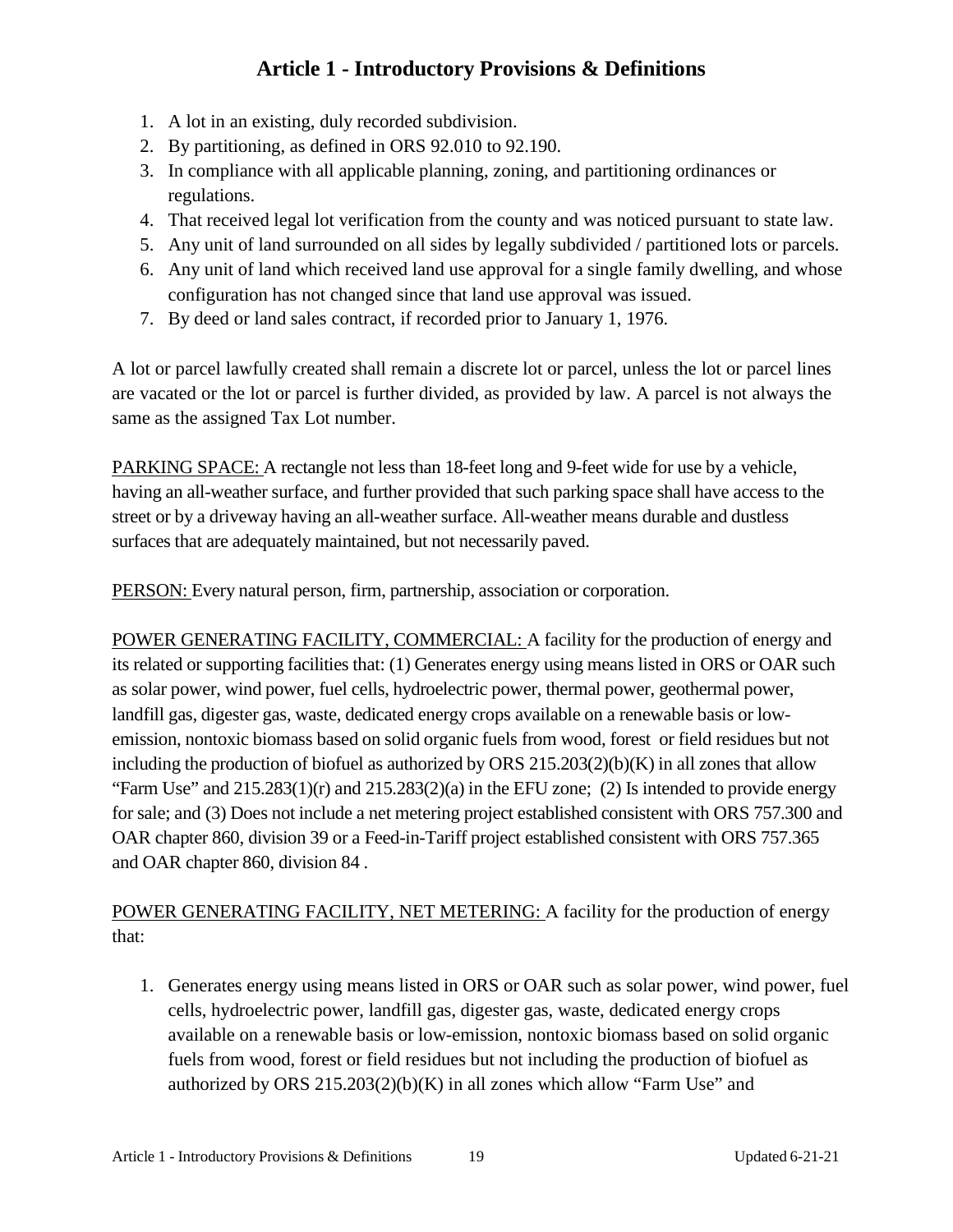215.283(1)(r) in the Exclusive Farm Use zone;

- 2. Is intended to offset part of the customer-generator's requirements for energy;
- 3. Will operate in parallel with a utility's existing transmission and distribution facilities;
- 4. Is consistent with generating capacity as specified in ORS 757.300 and/or OAR 860-039- 0010 as well as any other applicable regulations;
- 5. Is located on the same tract as the use(s) to which it is accessory and the power generating facility, tract, and use(s) are all under common ownership and management.

POWER GENERATING FACILITY, NON-COMMERCIAL/STAND ALONE: A facility for the production of energy that:

- 1. Generates energy using means listed in ORS or OAR such as solar power, wind power, fuel cells, hydroelectric power, landfill gas, digester gas, waste, dedicated energy crops available on a renewable basis or low-emission, nontoxic biomass based on solid organic fuels from wood, forest or field residues but not including the production of biofuel as authorized by ORS  $215.203(2)(b)(K)$  in all zones which allow "Farm Use" and 215.283(1)(r) in the Exclusive Farm Use zone;
- 2. Is intended to provide all of the generator's requirements for energy for the tract or the specific lawful accessory use that it is connected to;
- 3. Operates as a standalone power generator not connected to a utility grid; and
- 4. Is located on the same tract as the use(s) to which it is accessory and the power generating facility, tract, and use(s) are all under common ownership and management.

PRINCIPAL BUILDING: A building in which the principal use of the lot or parcel is conducted.

PRINCIPAL USE: The primary allowed use of any lot or parcel.

RECREATIONAL / CAMPING VEHICLE: A vehicle licensed by the Department of Motor Vehicles, with or without motive power, designed for highway use, human occupancy, and to be used temporarily for recreational, seasonal or emergency purposes. A recreational or camping vehicle is not intended for residential or business purposes. These shall include but are not limited to: park trailers, travel trailers, pickup campers, motor homes, fifth wheel trailers, camping and tent trailers. A recreational or camping vehicle shall be considered a dwelling if: 1) it is occupied for more than 60 days, on the same property, in any consecutive 12 month period; or 2) it is parked on property that is without a legally placed dwelling for more than 30 days during any 6 month period.

RECREATIONAL VEHICLE PARK: Any privately owned lot, parcel or tract of land used or intended to be used for the accommodation of two or more recreational or camping vehicles for temporary and transient living quarters, the primary purpose of which is the rental of spaces.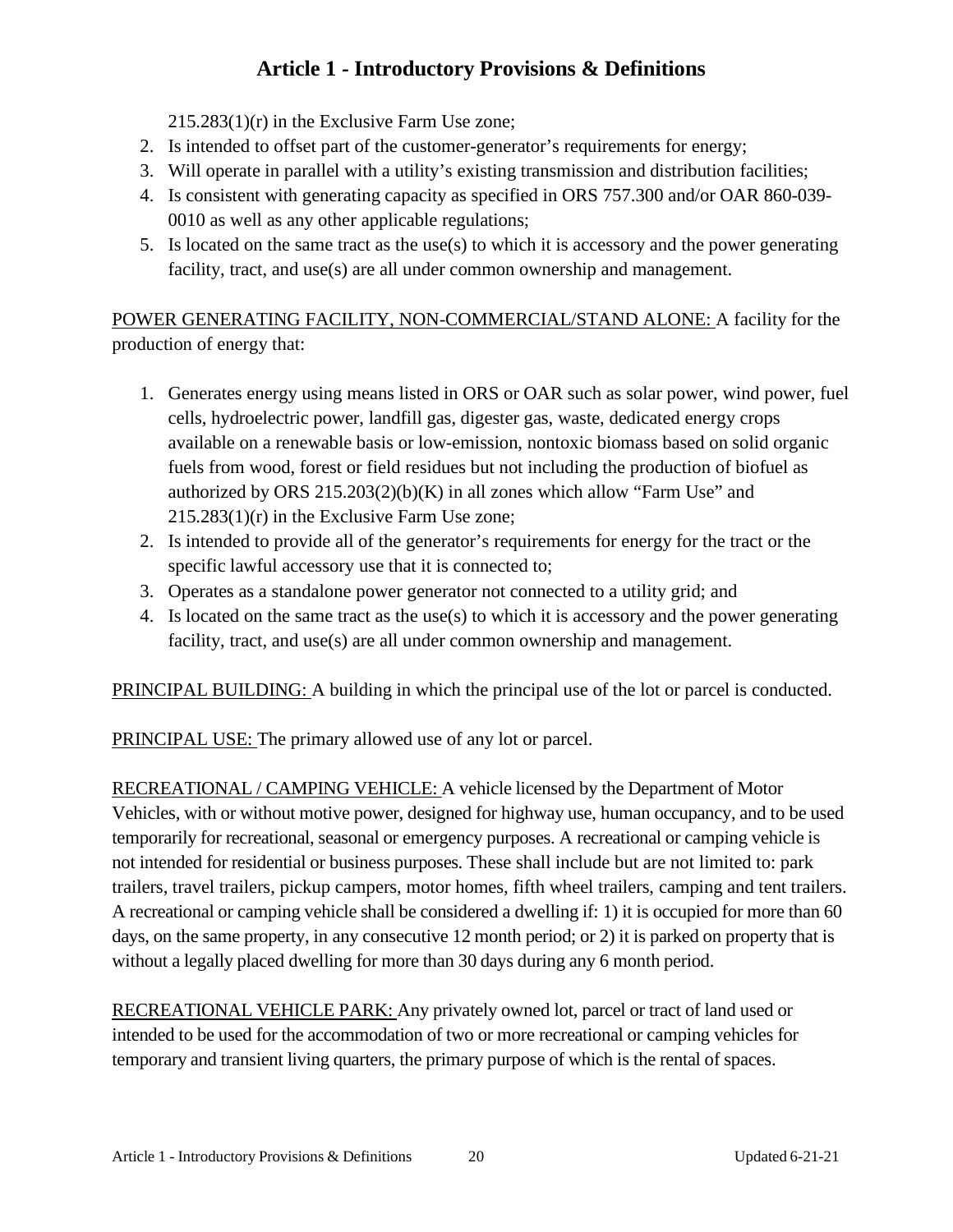RELATIVE: As it applies to temporary hardship dwellings, relative means a child, parent, stepparent, grandchild, grandparent, step-grandparent, sibling, stepsibling, niece, nephew or first cousin.

RESIDENCY: The condition of being a resident of a particular place.

RESIDENT: A person who lives somewhere permanently or on a long-term basis. As it applies to short-term rentals, the word resident is intended to mean a person who occupies their domicile, as defined in this Ordinance.

RESIDENTIAL OR RESIDENTIAL USE: The occupancy of a dwelling unit on a non-transient basis. Uses where tenancy is arranged on a transient basis of less than 30 days are not considered residential.

SETBACKS: A horizontal distance measured at a right angle from adjacent property lines, intended to provide separation between adjacent uses. Setbacks are intended to apply to all structures and buildings, including those exempt from a land use permit pursuant to Section 64.99 of this Ordinance, except for the following:

- 1. Fences, retaining and freestanding walls not exceeding 8-feet in height.
- 2. Agricultural related fencing, regardless of height.
- 3. Retaining walls, regardless of height, when located within a front yard and required for the construction of a road or other transportation improvements.
- 4. In-ground swimming pools.
- 5. Hot tubs and portable swimming pools without decks above 30-inches in height. (*Portable swimming pools are designed to be easily deflated or broken down and moved or stored over the winter and should not be confused with other types of above-ground pools with structural framing designed to be left on a permanent or semi-permanent basis.*)
- 6. Uncovered decks less than 30-inches in height.
- 7. Uncovered patios.
- 8. Paved and unpaved driveways and parking areas.
- 9. Uncovered play structures/equipment, such as swings and slides.
- 10. Signs.
- 11. Other similar structures as determined by the County Planning Director.

SHORT-TERM RENTAL: A dwelling unit or any portion thereof that is available or advertised, or listed by an agent, for use, rent, or occupancy for a period of less than 30 consecutive days. Short-Term Rentals does not include guest quarters, bed and breakfast facilities, hotels, or other types of lodging permitted to operate in accordance with this Ordinance. Short-term rentals are a type of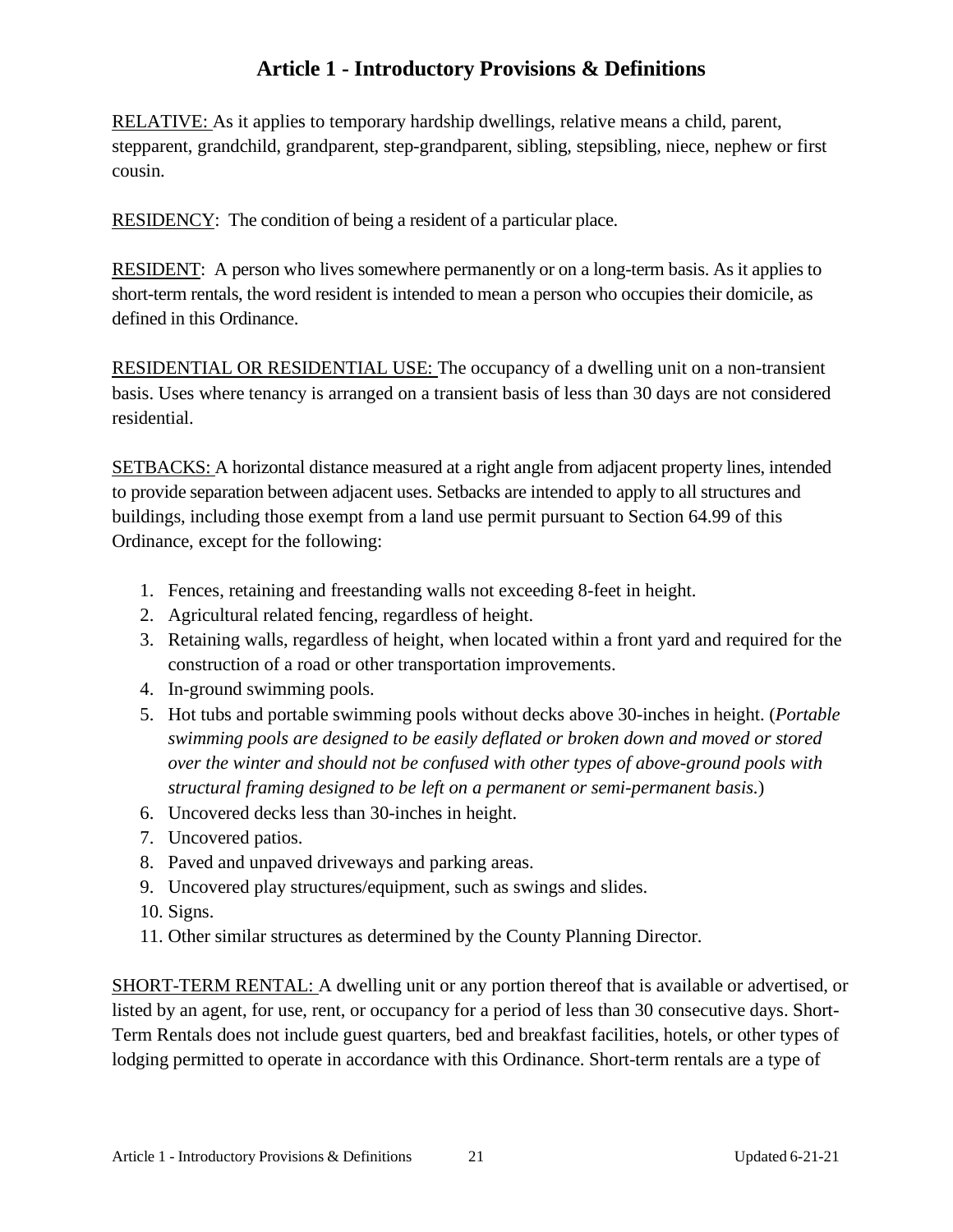home occupation and considered an accessory use to a single family dwelling so long as they operate in compliance with the requirements of this Ordinance.

SHORT-TERM RENTAL PERMIT: A Type I or Type II development application authorizing a Short-Term Rental. Type I Short-Term Rental Permits are permitted by-right, requiring only nondiscretionary staff review to demonstrate compliance with the standards in this Ordinance. Type I permits (Ministerial Review) are limited to actions that do not require interpretation or the exercise of policy or legal judgment.

SIGN: A presentation or representation, other than a house number, by works, letters, figures, designs, pictures, or colors publicly displayed so as to give notice relative to a person, a business, an article or merchandise, a service, an assemblage, a solicitation or request for aid or other type of advertising. This includes the surface face upon which the representation is displayed.

STATEMENT OF WATER RIGHTS: Chapter 92, Oregon Revised Statutes, requires persons making application to either subdivide or partition lands outside the boundaries of an irrigation district, drainage district, water control district, or district improvement company to file and record a statement of water rights. If a water right exists, the property owner must receive written acknowledgement from the Oregon Water Resources Department. The Statement of Water Rights and the Acknowledgement must be recorded with the County approved partition or subdivision.

STORY: That portion of a building included between the upper surface of any floor and the upper surface of the floor next above, except that the top story shall be that portion of a building included between the upper surface of the top floor and the ceiling above. If the finished floor level directly above a basement or cellar is more than six-feet above grade, the basement or cellar shall be considered a story.

STREET: The entire right-of-way of any public or private way that provides ingress to or egress from property by means of vehicles or other means or that provides travel between places by means of vehicles. Includes the terms "road", "highway", "lane", "place", "avenue", or other similar designations.

STRUCTURE: Anything built or constructed, permanent or temporary, which requires location on the ground, including but not limited to, buildings, walls, fences, billboards, poster panels, and parking lots.

STRUCTURAL ALTERATION: Any change to the supporting members of a structure including foundations, bearing walls, or partitions, columns, beams or girders, or any structural change in the roof.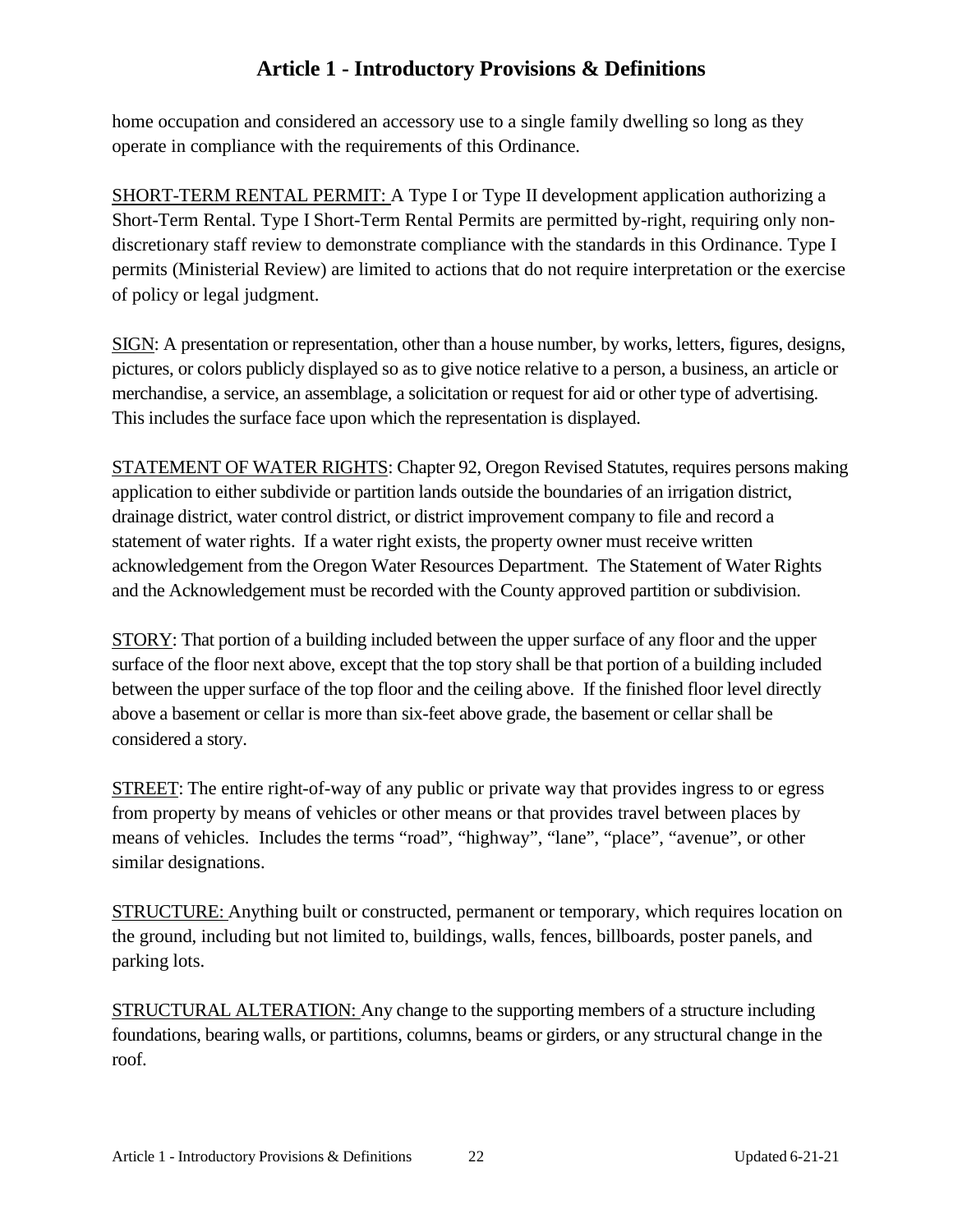SUBORDINATE: Secondary to, derived or resulting from, and dependent upon a principal building or principal use.

TAX LOT: Numbers which are assigned by the assessor for the sake of assessment of taxes. Multiple legal parcels may be assigned one Tax Lot number. A Tax Lot might not be a legal parcel.

TRACT: One or more contiguous lots or parcels under the same ownership. Separate lots or parcels divided by a public highway, or that meet only at a single point, are not considered contiguous. Contiguous means connected in such a manner as to form a single block of land.

USE: The purpose of which land, structure or a building is designed, arranged, or intended, or which it is occupied or maintained.

UTILITY FACILITIES NECESSARY FOR PUBLIC SERVICE: Unless otherwise specified in Article 3, Article 4 or Article 74, any facility owned or operated by a public, private or cooperative company for the transmission, distribution or processing of its products or for the disposal of cooling water, waste or by-products, and including, major trunk pipelines, water towers , sewage lagoons, cell towers, electrical transmission facilities (except transmission towers over 200-feet in height) including substations not associated with a commercial power generating facilities and other similar facilities.

VISION CLEARANCE: A triangular area at a public or private street intersection or a corner lot, the space being defined by a line across the corner between the points on the street right-of-way or easement line measured from the corner or in the case of rounded corners, the triangular area between the tangents to the curve and a diagonal line joining said point measured along the tangents from their point of intersection.

- 1. No visual obstruction (e.g., sign, structure, solid fence, wall, vegetation) may exceed threefeet in height within the 35-foot "vision clearance areas" at street intersection.
- 2. Height is measured from the nearest adjacent travel lane grade.
- 3. Trees exceeding three-feet in height may be located in this area, provided all branches and foliage are removed to a height of eight-feet above grade.
- 4. Designated parking areas are not allowed within the vision clearance triangle.
- 5. Additional intersection sight distance may be required by the County Public Works Department depending on the design speed and traffic volume of the intersecting streets.

WESTERN OREGON: That portion of the state lying west of a line beginning at the intersection of the northern boundary of the State of Oregon and the western boundary of Wasco County, then south along the western boundaries of the counties of Wasco, Jefferson, Deschutes and Klamath to